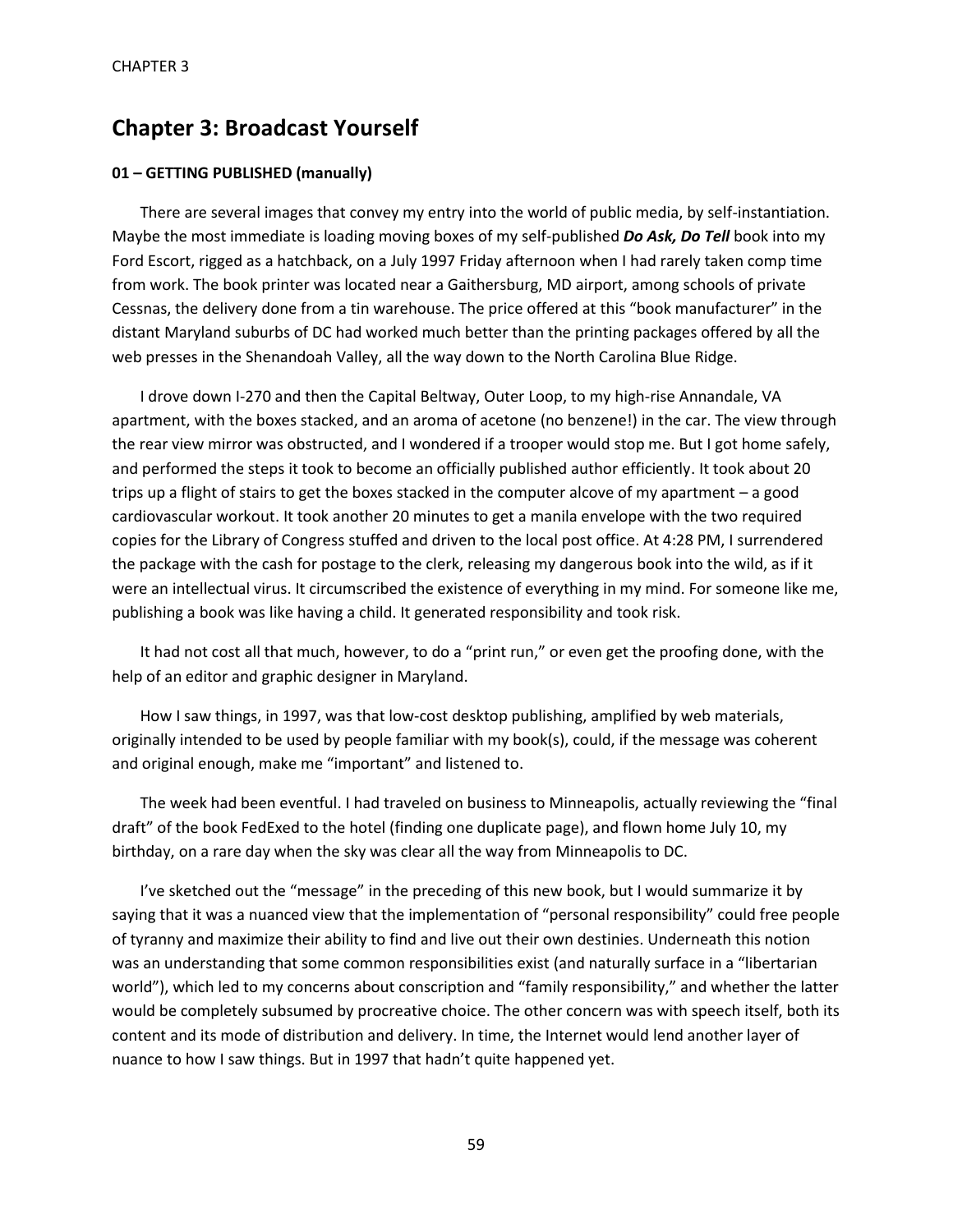The opportunity for "self expression" through technology had started to surface with the appearance of PCs in the late '70s and early '80s. By the mid '80s, there were a number of effective word processing packages, like WordPerfect, and Q&A (which was loaded on a 1985 AT&T 6300). Laser printing at home was starting become pretty feasible by 1985. In time, Microsoft would start to dominate the word processing market with Office and Word (slowly squeezing WordPerfect), and I would become concerned with questions as to whether word processors really could produce printed pages with right-aligned columns that looked as good as professionally typeset books in the past.

I had learned about the world of traditional literary agents, and worked with one, who actually did an edit on my first draft in 1996 (giving me a chance to review his comments while "on the road" in the middle of that year). Self-publishing, rapidly becoming affordable, already (by the late 1990s) seemed ethically controversial. Should a book or other media project pay its own way to stay out there? Should everyone with something to say be exposed to the same pressures to prove he can provide for others by profit from his work? A trade group called the Authors' Guild would not allow membership to any writer who did not have enough clout to get advances from traditional publishers. The old world had been hard on mid-list authors who could not stay on the best-seller lists, but suddenly this notion was changing; now New York did not rule the world of book publishing any more than Hollywood could continue to rule movies.

I wasn't yet aware that there were some cumbersome online forums already available by the mid '80s (some of them with antiquated protocols like Gopher). In time, gradually at first, visibility online would become "the way," first through search engines (in the "Web 1.0" world where online publishing was broadcast to everyone), and then social media ("Web 2.0" and up, emphasizing specific lists of friends and followers, and nimble mobile content, facilitated by W3C standards and the "semantic web"). But, still, word of mouth from a controversial book sounded like a good place to start.

#### **02 – HIGH PLAINS DRIFTER**

There was an earlier moment of epiphany, on a Saturday in early August 1994, in the high plains town of Sterling, CO, northeast of Denver, connected to the cattle mutilations of UFO lore. I remember buying a disposable camera "downtown," and going into a family diner for lunch. I was on a week's vacation, had a rental car (actually a stick for the mountains), and the night before had watched the Rockies play and lose in Mile High Stadium, with its 370-foot right field line. (A friend asked if I was out there to "run around.") One week later, the 1994 baseball strike would start. I recall reading a local newspaper with some syndicated story about the military ban, and somehow as I left the restaurant, I knew I would write the book. Later that afternoon, I stopped and hiked at Scottsbluff in western Nebraska, on the way to Cheyenne, and thought a lot about the book.

At the time, I had an IBM PS3 at home, and had never even activated email. But I had published one article in *The Quill*, the newsletter for GLIL (Gays and Lesbians for Individual Liberty), about the tension between people who set their own goals personally, and those whose goals are set for them by families.

At the time, I was working as a computer programmer for a life insurance company that specialized in selling life insurance to the military. Since I was going to write a book that dealt with the military ban,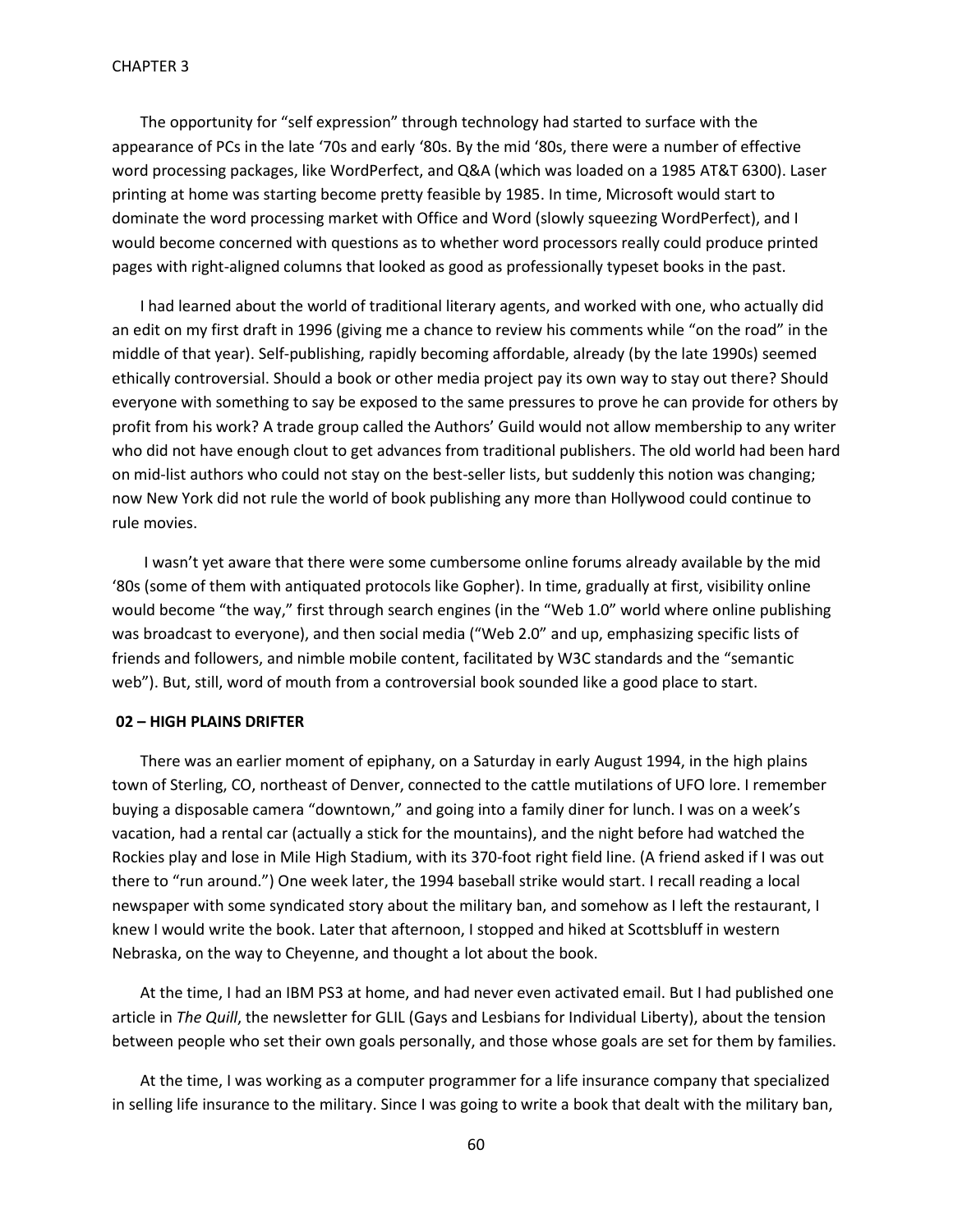and issues concentric to it, I sensed a conflict of interest. (As an exercise in hyperbole, imagine that I was working for a "Christian" school and was going to write a book on Christian fundamentalism. Given the political controversy over the debate on the ban, I began to feel increasingly uncomfortable about the idea of continuing to depend on a livelihood based on customers who – somewhat justifiably, based on my distant past – could see me as a moral distraction.) It wouldn't become significant for years, perhaps. But shortly after my "epiphany" there was an announcement that we would be bought by a larger company. On the day of the announcement, I mailed an essay, about the military ban in the form of a review of a particular book *Honor Bound* by midshipman Joseph Steffan, not actually speaking publicly on the issue until I knew "legally" that there would be a merger. "Change is good" applied to me, even as "people were crying."

In time, I would get many other pieces published in *The Quill*, which typically would get free distribution to a few hundred people, many through Lambda Rising Bookstore in Washington. (I would also get published in a couple other places, particularly by the *Ground Zero News* in Colorado Springs, site of the battle over Colorado's "Amendment 2" [*Romer v. Evans*] and home of Focus on the Family, near the Garden of the Gods.) Even then, in 1995, some people thought that physical printing was unnecessary, and that an email (probably in Yahoo!) listserver mechanism was the most efficient way to "publish." Since listserver email entries are seen mostly just by the people on the "list," it actually anticipated the concept of "friends" or "followers" that would develop with social networking a decade later. (Even so, by around 2000, some companies were trying to monetize the listserver market.) I submitted several pieces to the *Ground Zero News* in Colorado Springs and had them published there, including my "White House Letter" to propose a way to end the ban on gays in the military.

# **03 – FROM STRIP MINES TO THE BOARD ROOM**

Two-plus years later in December, I did another one of my walkabouts, in southern West Virginia, in the strip-mining country, to think about all this again, a few days before I met with HR to discuss the "conflict" as the time for publishing the book neared. I put my materials in a cardboard box and walked into the office, and cracked the joke "what's in the basket," which was a tagline for a horror comedy *Basket Case*. That might not be as funny today in a post-9/11 world.

The end result was an unwritten "agreement" that a transfer to Minneapolis, away from emphasis on the military line of business, would be a good idea. That would happen the following September 1, although the first step in the phone interview process would occur only an hour after I put published my book "into the wild" (and celebrated by going to see the movie *Contact*). I pulled it off perfectly.

Let me annotate the potential conflict: I would write a book dealing with the political and moral controversy over gays in the military, and I was working, largely as an individual contributor but sometimes in the line of sight of military customers who would visit the place, for a company whose business model focused particularly on military customers. I saw my making a living in this manner as a potential ethical conflict. At the time, the mid 1990s, placing oneself in the limelight over a moral controversy, whether going through an established commercial third-party or not, wasn't always viewed as a "fundamental right." If I had become a "stronger" person earlier in my life (not needing to use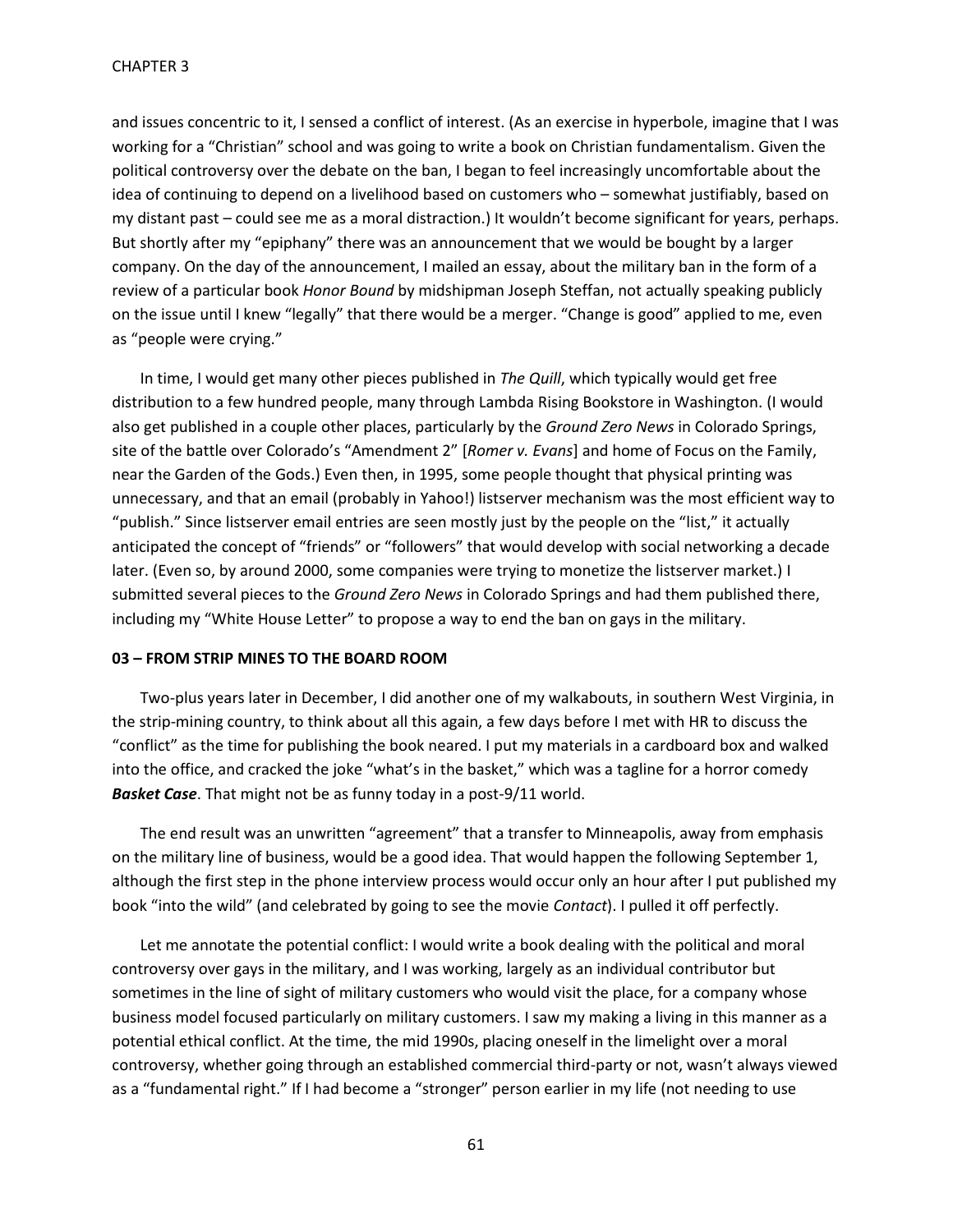education to "avoid" things), such a controversy for me might not exist. Yet some people will see this as a self-defined or manufactured conflict. It would come up again.

Self-publishing was still a bit novel in the 1990s, even though more printing companies were surfacing to facilitate it. In fact, I had submitted the manuscript to an agent and gotten some good feedback, particularly on the "military" parts of the book. I remember reviewing all of it on the road in 1996 on another trip, on the West Coast, to interview "victims" of the ban. Finally, I settled on selfpublishing. (The agency submission in May 1996 provided another celebratory moment.)

I had gumshoed a lot of handbooks and reference books on publishing law. I was concerned at first about "fair use" but I convinced myself I really would be OK by making brief quotes (and attributing them in footnotes, term-paper style, something Microsoft Word was already good at). Industry references suggested that most books go through rigorous third party vetting for all kinds of issues, especially libel and invasion of privacy, before being released into the wild. Companies existed to secure permissions. I decided that I did not really need to use them for a book, although for movies and music rights it really is mandatory to purchase or secure usage licenses. In movies they call this "script clearance."

### **04 – DRIVE ABOUT – back to the Midwest**

Once "on the ground" in Minneapolis (right after a wonderful drive-out Labor Day weekend of 1997, while Princess Diana's tragedy unfolded in the media), I found that the book's concept and content played well with the libertarian community there, paradoxically in a "blue state" culture. (Don't tell Michele Bachmann.) A college student at Hamline University set up my lecture there in February 1998 (which I gave on crutches after a convenience store hip fracture), and that would be broadcast on a local cable channel, giving me some pretty wide PR. That student, a graduating senior, had already run for the St. Paul city council as a libertarian (I think at the age of 20).

But I had already hit on the idea of maintaining the book online, and realized that this would become more and more important. My entrance to the online publishing had been utilitarian and a little bit cautious. In March 1996, I found a company that would host an abstract for my planned book for \$200 a year. I remember putting it up on a Monday night (from my AOL account, still at 2400 baud) before going to GLIL's Academy Awards party in town. Then AOL introduced "AOL Hometown" but at first there was no way to upload a previously written piece of text (as in Word) to it; I keyed in an entire *Quill* essay. In the meantime, I participated in a number of AOL message boards, particularly about the military ban. I wondered if that could some day cause trouble at work, since anyone could find it. Foreshadowing! In October 1996, AOL enabled FTP for uploaded text to the Hometown.

A coworker-become-friend told me shortly before publication that he ran an ISP from home. I signed up with him for \$100 a year and established a domain, hppub.com (for "High Productivity Publishing") to place the supplementary materials for my book. He had backing from a British entrepreneur running a web service for female body builders and another business partner ran rack space from a small building near his home in the Maryland suburbs of Washington.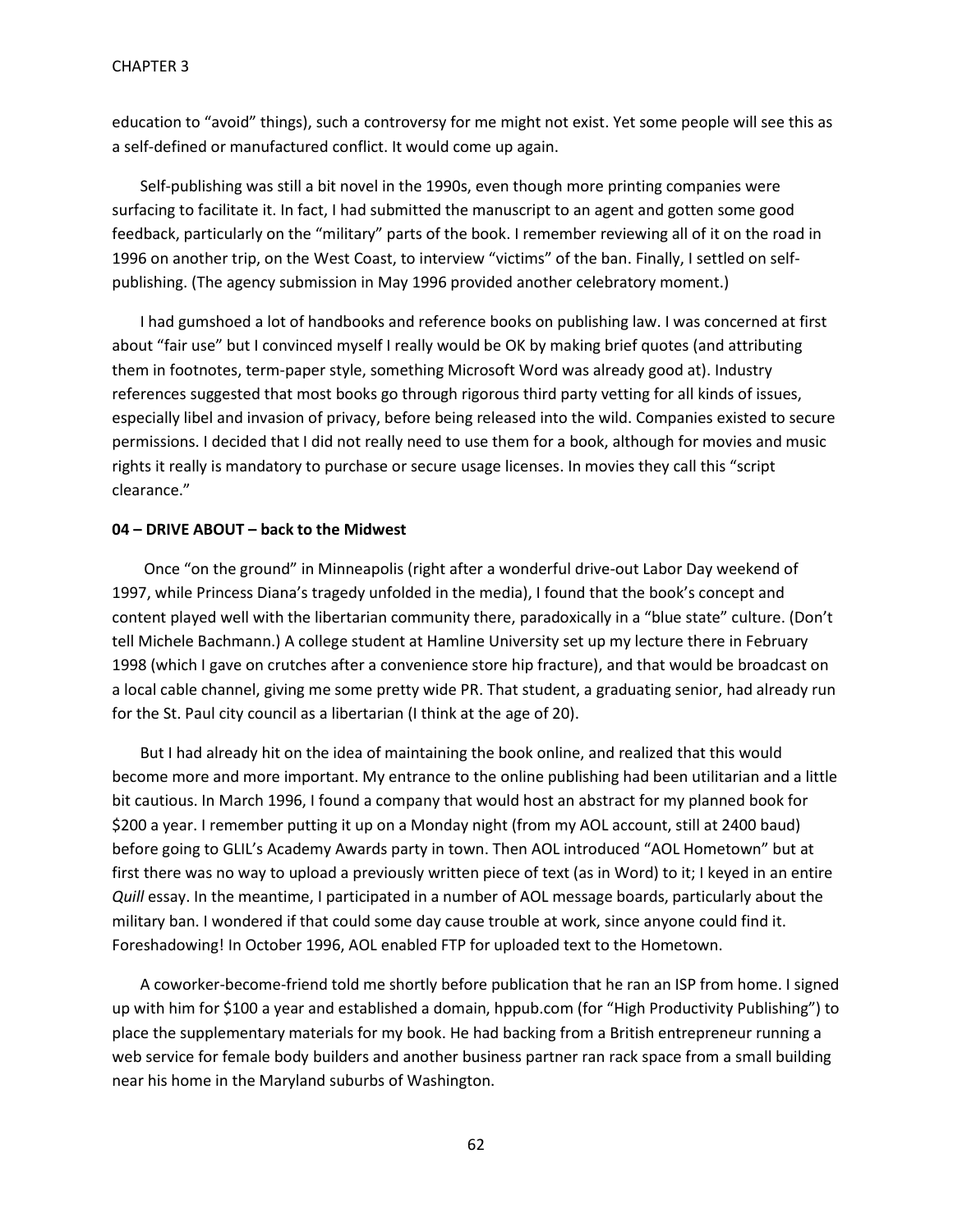So I published my supplementary materials on both AOL Hometown and hppub.com, to have it up at all times, but the rack space proved to be quite reliable, with only one outage of more than one day in four years.

I added most material at first on "running footnote files" keyed to the chapters of the book, and then started adding some sidebar essays on various topics. Around August 1, 1998, I decided to put the entire text of the book up for free browsing in html. And during most of 1998, Google was rapidly becoming the most popular search engine. Many services indexed my files free, even without my having to use metatags for keywords, but by the end of 1998 I noticed that most of my search engine hits came from Google.

I also used the Internet to fix gaffes and uncaught typos in the book. On the back cover, I had misstated the age of the Bill of Rights and had not caught it, but no one noticed until the end of 1998. But I could fix it easily with an online copy. (It's not a good idea to put a statement of age on a book cover; that will change with time anyway.)

So what I had, I thought, was remarkable. The book would sell a few hundred copies, but the real PR would come online. Without my having to compete in a normal way, people would find out who I was, and the nature of my concentric argument.

As long as I could maintain something like this, I could be a thorn in the side of bureaucratic politics as usual. I had a structure online that enabled me to poke holes in almost anything, and "be right." (Who needs a "real life" anyway? Remember the character Ephram in the WB series *Everwood*?) And people would find it. I would get emails. In those days, the elaborate mechanics of social networking weren't yet available, although discussion forums (as with one on AOL on gays in the military) were popular, and listservers provided another way to get noticed, even if it meant preaching to a specific choir. (In Minnesota, one particular millstone dominated our Libertarian Party listserver, attacking everything anyone said.)

And my own "choir" at first did turn out to be the libertarian community, and only secondarily the LGBT community in Minneapolis (including a social group called "Pride Alive" as sponsored by the Minnesota AIDS Project). Also I was getting to know the Twin Cities independent film community, and at least one Landmark Theater manager in 1999 recognized me as the author of this most provocative book.

What did resonate with the libertarian crowd was the idea that people often seek "confiscatory" (or "expropriating") collective remedies for problems because they don't perform well enough in life individually. (The urge to restrict the "private" sexual freedom of others was seen as a kind of collective psychological confiscation.) Of course, sometimes people are kept from performing by systematic discrimination, an inconvenient truth. But libertarians saw government as the ultimate source of discrimination, and of forced expropriation and servitude. My material about DADT and the draft didn't always resonate with them, but what I saw was that "personal responsibility" does, besides obviously owning up to one's deliberate "choices," include sharing some of the risks and sacrifices that occur in a community, or being capable of withstanding them.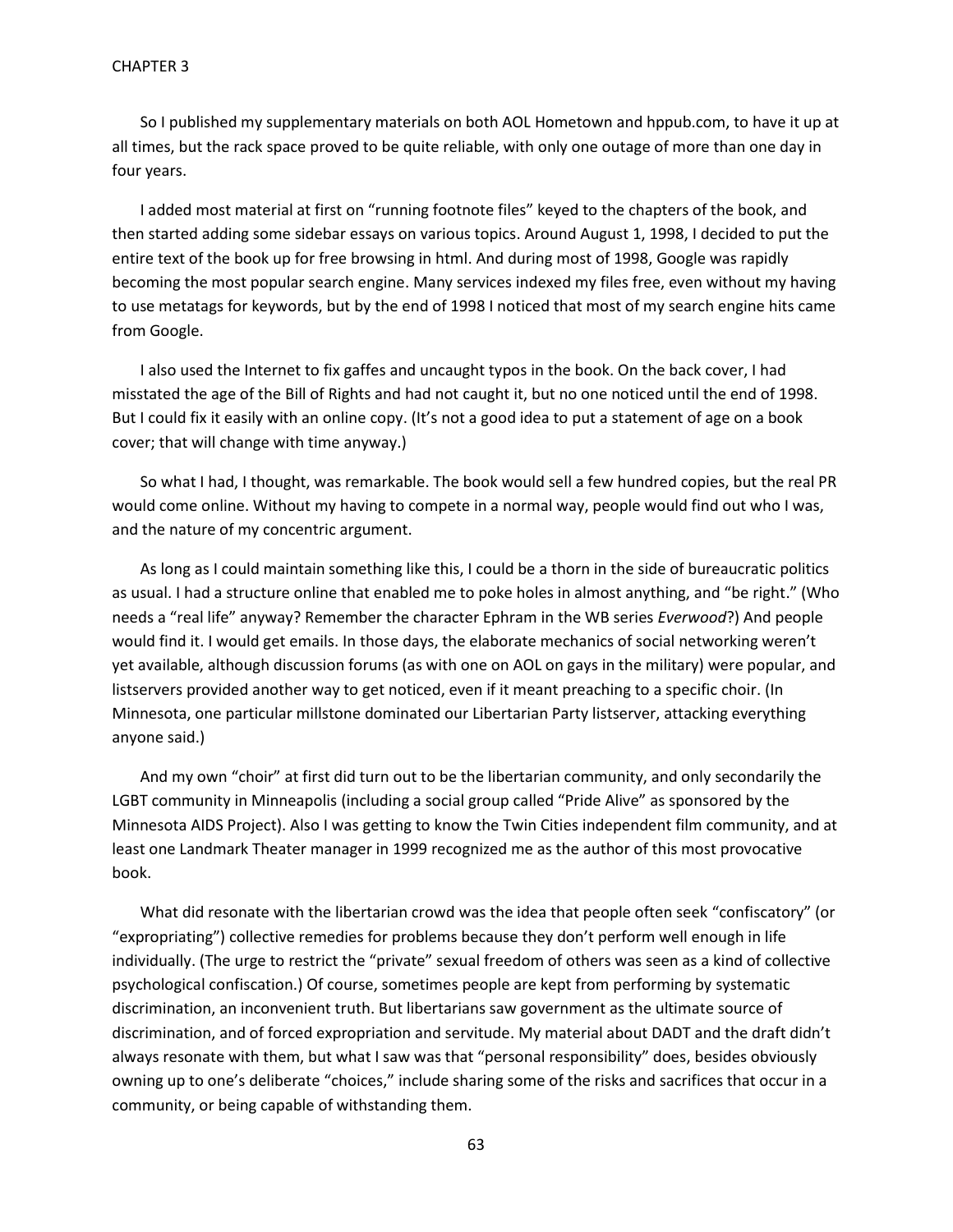In time, I would change my strategies. In the summer of 2005, I would consolidate my material onto a site called doaskdotell.com (eliminating hppub), get re-indexed by Google and get traffic to the new site pretty quickly. (My old name hppub would get picked up by an offshore gambling operation, and that could have complicated things!) Then in 2006 I would switch to covering most new content with Blogger, with some revenue from Adsense.

I have played around with the idea of setting up an "opposing viewpoints" database, and coded a prototype (in Access), but to deploy it would require technical talent that would need to be hired, or perhaps found by joining forces with another party. It sounds like something that Wikipedia should consider.

I did quite well with ordinary dial-up from AOL for years, and didn't get into heavy use of cable broadband until 2003, later finding wireless almost as fast.

### **05 – THE SUPREME COURT: The three-minute line is a good deal**

My own personal contribution to this whole area seems at first to be mainly comprised of my participation, as a sub client of the Electronic Frontier Foundation (EFF), as a litigant against the Child Online Protection Act (COPA). Congress passed COPA in the middle of 1998 to replace censorshiporiented portions of the 1996 Communications Decency Act (CDA) which were struck down by the Supreme Court in 1997. In fact, on a snowy March 19, 1997, I waited in the "three-minute line" to hear the oral arguments about the CDA at the Supreme Court, and actually heard about 20 minutes of questions that were more in line with supporting the law, even though it would be overturned. (Another portion of the law would stand, however, and that's important and we'll get to it later.) The original CDA has been quite draconian in its potential for censorship; some claimed that it could shut down discussions of abortion, and others expressed a concern that they could be prosecuted even for links to offending material.

Really, though, what I did is broader: I innovated a way for a single person to stand out as a sentinel for interrelated news items, and had to defend it against COPA, but then had to take the "fight" further into the problem of online reputation and "implicit content," and finally had to deal with questions about insurability and liability and deal with philosophical, existential questions about what motivated me to do it at all.

At this point, I should mention that I covered COPA in Chapter 10 of my second DADT book, *When Liberty Is Stressed* (2002), and I won't recap all the details (up to 2002) here. The link is <http://doaskdotell.com/content/copachap.htm>

But in October 1998 I did contact EFF about becoming a plaintiff against COPA, and was rather quickly accepted based on the content of the book, and the fact that I offered the book online and had ultimate commercial "intent" (that is, was already talking to the motion picture industry). I wrote an affidavit, had it notarized and delivered by FedEx. For the first time, they wanted page request counts from my ISP for various files, as well as search engine records; it was apparent that Google was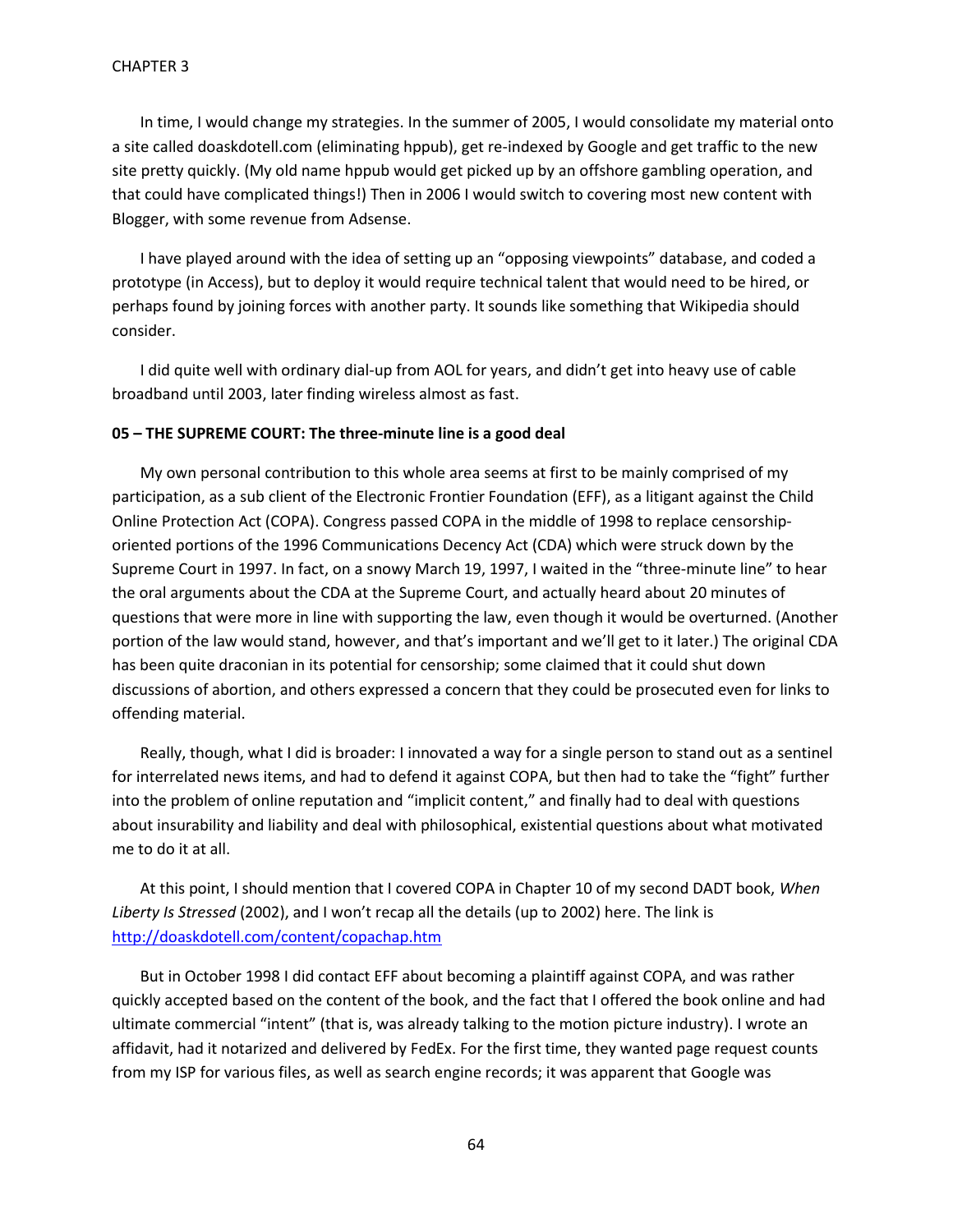### CHAPTER 3

becoming a big factor, and the whole paradigm for self-publishing had already shifted from desktop print to online.

The underlying concern was that COPA could make it impossible for newbie speakers like me to address controversy on any site that had any remote connection to commercial activity.

Oddly, when I wrote the 1997 DADT book, I had suggested (in my "proposed constitutional amendment" in the last chapter) that censorship laws could be mitigated by adult verification schemes, Section 12 on p. 428). I had been thinking still in terms of print and word-of-mouth (which had worked for a while), and didn't grasp how crippling adult verification could become for a small publisher. So my own views changed. There is a big difference between content filtering (which parents can administer) and publisher age-verification, which is very problematical.

Much was made of the "three prongs" in the definition of harmful to minors. But the most critical question was probably how sexually explicit something had to be. In discussing AIDS, elaborating on the role of anal intercourse, because of the mechanics of transmission, could have been a violation. So could quoting the taunts of boys in the dorms about "vampire queers" draining semen from straight men. All of this connected logically to constructive discussions of close-quarter intimacy for the issues over gays in the military (a concept which, I have noted, would get conflated with the "unit cohesion" concept). My problem, legally, is that I had linked ideas and images in ways not envisioned by lawmakers. The other critical prong had to do with whether it had to be socially relevant "with respect to minors." Did that mean all minors, or only the most mature minor? I called this the "**Smallville Problem**." A 15-yearold Clark Kent is probably much more mature than the average minor, but if it is suitable for him, does it escape legal sanction? (I've actually met a couple of teen CK's.)

Judge Lowell Reid enjoined the law on February 1, 1999, and I remember the feeling of reassurance when I saw the email from the ACLU. There followed a long legal battle as detailed in my (second DADT) book, resulting in a Third Circuit ruling in 2002 claiming that community standards couldn't be used to determine what was harmful to minors. But in May 2002 the Supreme Court said, not so fast, because by that logic there could be no legal sanction against obscenity.

So in a second go-around, the Third Circuit essentially held the law overbroad, and in June 2004 the Supreme Court upheld the injunction but ruled that the law should be tried on its merits.

The trial was held in Judge Reid's court in Philadelphia in October and November 2006, and I attended one day, October 30, meeting the lawyers in a deli luncheon. The crux of the trial covered points like the effectiveness of filters, whether technology had made age screening practical for small publishers (it really hadn't), and whether the prongs of the "harmful to minors" definition were still impermissibly overbroad, which the judge held them to be, for a few of the plaintiffs. I was mentioned on p. 11 of the final opinion but apparently the judge did not believe that my own material would have crossed the lines of the prongs. The link was here:

[http://www.aclu.org/images/asset\\_upload\\_file341\\_29137.pdf](http://www.aclu.org/images/asset_upload_file341_29137.pdf)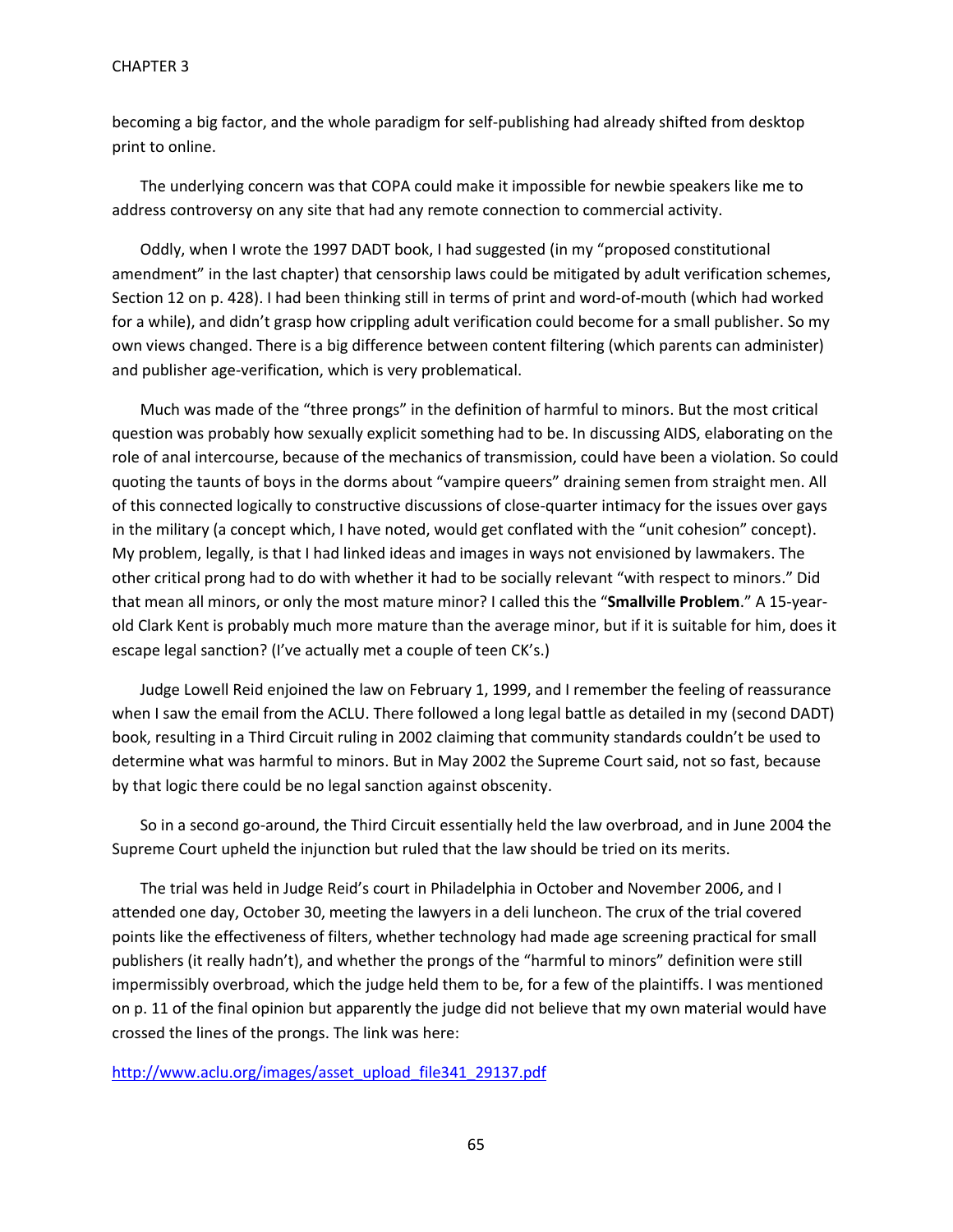One of the constructive results of the protracted COPA litigation was some innovation in the area of content labeling, led by the British group "Internet Content Rating Association" (now the Family Online Safety Institute), using the semantic web to develop metatags for webmasters to put on to their files to match specifications in browsers to allow parents to filter content for a variety of undesirable content. Webmasters, in such a system, would be responsible for self-regulation; but it could be implemented by browser manufacturers and web software developing tools (like .NET) to be economically practical. (For some reason, the group abandoned this project in early 2011. But there is a new product called RTALabel that may accomplish much the same thing.)

Before my materials were submitted to the Philadelphia COPA trial, the attorneys asked for copies of several of my screenplays, a couple of which dealt with ephebophilia, or sexual attraction to a legally underage but physically mature teen by an older adult. However, the screenplays did not contain any actual sexual depictions and probably would not have fallen under the three prongs for "harmful to minors."

But that leads to the next big ethical and legal problem area for the Web and my involvement in it: online reputation, and "implicit content," a notion which the judge mentioned from the bench the day I was there, as a potentially troubling one.

These problems need to be understood in context: The ways that most people used the web were evolving quickly. In the late 1990s, the Web had been perceived primarily as a self-publishing platform and as an e-commerce facility, the latter of which drove the dot-com boom and bust. (Another of EFF's COPA plaintiffs had been an e-book innovator who offered a package called "Softlock.") Then, "the kids" noticed that the Web could become an efficient way to "share" music and movies, perhaps not always legally. Sean Fanning invented Napster around 1999 or so, mostly as a way to "collect records," as I recall my own classical record-collecting days of the 1950s and 1960s. P2P and BitTorrent took off, creating all kinds of controversy, and litigation, often against individual home users accused of illegal downloads, sometimes done by other household members.

While home downloaders were being sued for copyright infringement (sometimes by boarders or kids), online writers started becoming more concerned about intellectual property lawsuits, perhaps, frivolous, for libel and other torts. In Chapter 9 of *When Liberty Is Stressed* I discussed my own abortive attempt to gain "media perils" insurance through the National Writers Union in 2001. But generally, and somewhat fortunately, the law already provided two instruments that actually provided amateurs a lot of protection. One was the Safe Harbor Provision of the Digital Millennium Copyright Act (DMCA), which, although abused, protected ISPs from downstream liability for their customer's copyright violations when followed properly. (It did not directly protect individual speakers, just the service providers.) The other was "Section 230," which protected web hosts and bloggers from secondary or downstream liability (both criminal, and civil) torts like defamation) from content posted by others (as in comments to blog posts, or discussion forums), but not from liability for their own content. This was the portion of the 1996 "Communications Decency Act" (actually, the Telecommunications Act of 1996) that held. My experience with "media perils" contradicts the general practice (and perhaps best interests) of property and auto insurance companies, which often only offer heightened maximum liability coverage in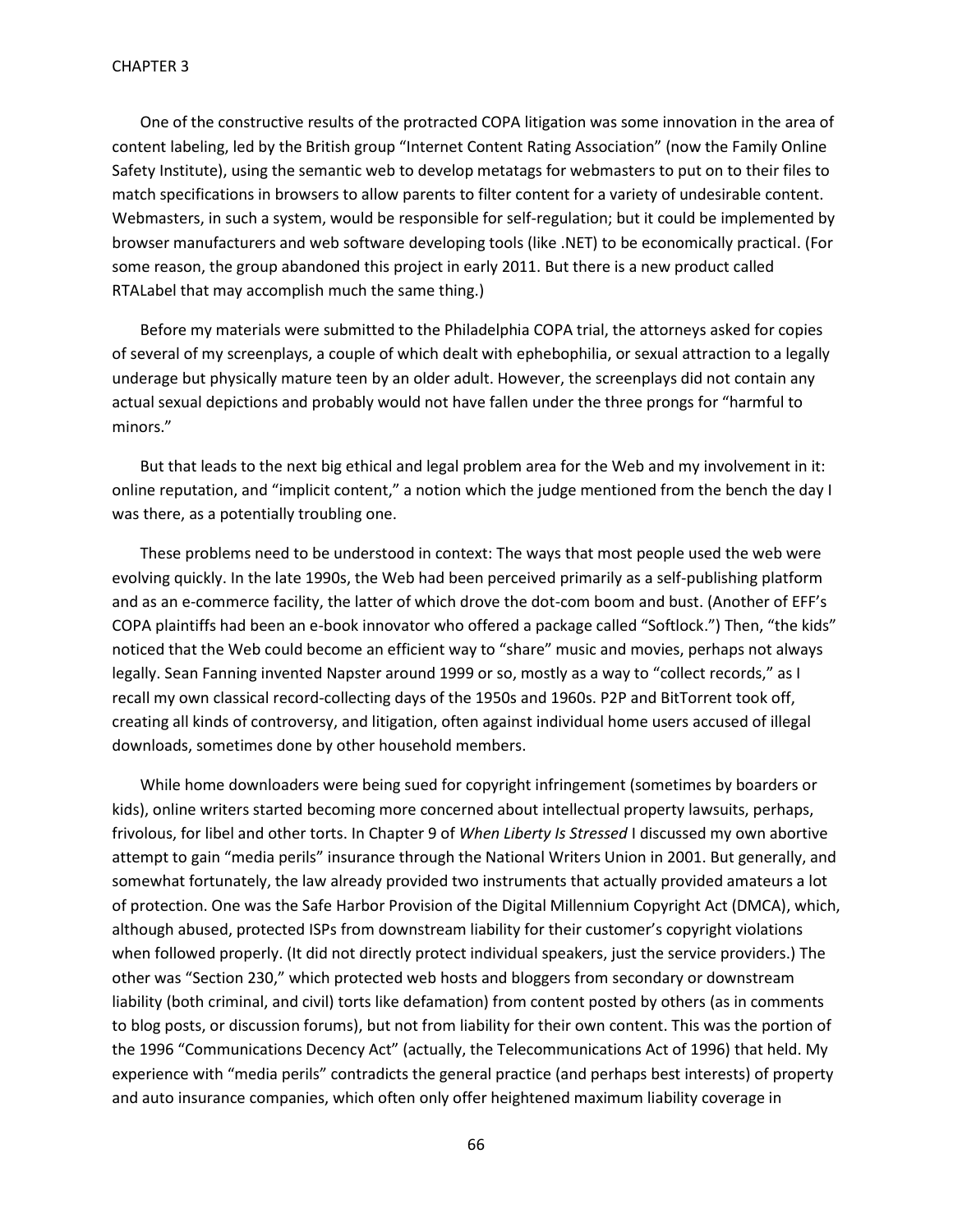umbrella packages, which by definition include defamation and slander (and sometimes identity theft), perils generally not related to property loss or liability for physical accidents. Sometimes these policies are not available to "entertainers," whatever that means in the Internet world. Property and casualty companies were apparently designing these "umbrella" policies, well known even in the 1990s, before they really understood how the Internet could give them risks that they could not quantify. One practice that would complicate liability insurance further is the filing of frivolous "SLAPP" ("strategic lawsuits against public participation") lawsuits to burden speakers critical of plaintiffs with the cost of defending vague and hard-to-disprove complaints.

It was the "freedom" to put anything out there without review that was creating future conundrums. I had already gotten some understanding of this quandary with the "conflict of interest" issue over gays in the military. That seemed to set up what would follow, including a major incident with a public school system in 2005 when I was substitute teaching.

In the spring of 2000, I wrote and web-published a "Whitepaper on Employee Intellectual Property" on my domain, where I explored the possibility of speech-related conflict of interest in the workplace. Because anyone could find any content posted by an employee on his own through a search engine, in effect any comment made on a personal site could be regarded as having been made at work. (The social networking site issues had not yet arisen, but I'll get to that.) So, particularly if a manager or someone with direct reports expressed her political or social opinions online, a hostile workplace situation could get set up inadvertently. In fact, by 2002 the media was already reporting occasions where people were fired for blog postings, such as Heather Armstrong, resulting in the creation of a new verb "dooce." In Minnesota, a filmmaker, with a project he called *Blogumentary,* started to explore this problem and presented it at an IFP film screening. A few companies were starting to consider whether they needed "blogging policies." Generally, I felt that people who made decisions about subordinates, students, or underwriting decisions about customers should not blog on their own in a public free-entry environment at all. (As I have noted, this point had come up with my own discussions with my employer over my writing about gays in the military before I transferred to Minneapolis, away from the potential conflict.) But why not just limit the content range of blogging? For example, don't permit anything to be posted that could not be said in the open at work – but that would eliminate discussion of anything controversial (like my favorite "gays in the military") under free entry; I thought of that as "contentbased censorship" and to be avoided. Instead, I thought, people in certain kinds of work should not distribute their own personal work in a free-entry setup at all. It was not then a free speech question so much as a "right to distribute" question, which did not seem to be strongly driven, legally or constitutionally.

In the meantime, people had been using the Web to network, with email, instant messaging and chat rooms becoming particularly popular (in addition to forums) before 2000. Security and abuse problems – virus infections, at one time mainly from attachments, and spam, with a great deal of sender spoofing, were discussed widely. There developed a fear that someone could be "framed" on the web for, say, transmitting or even just possessing child pornography. About 2002 or so, police departments started setting up stings both for downloading child pornography, but also for detecting men in chat rooms seeking sex with underage people. By 2004, a vigilante group called "Perverted Justice" had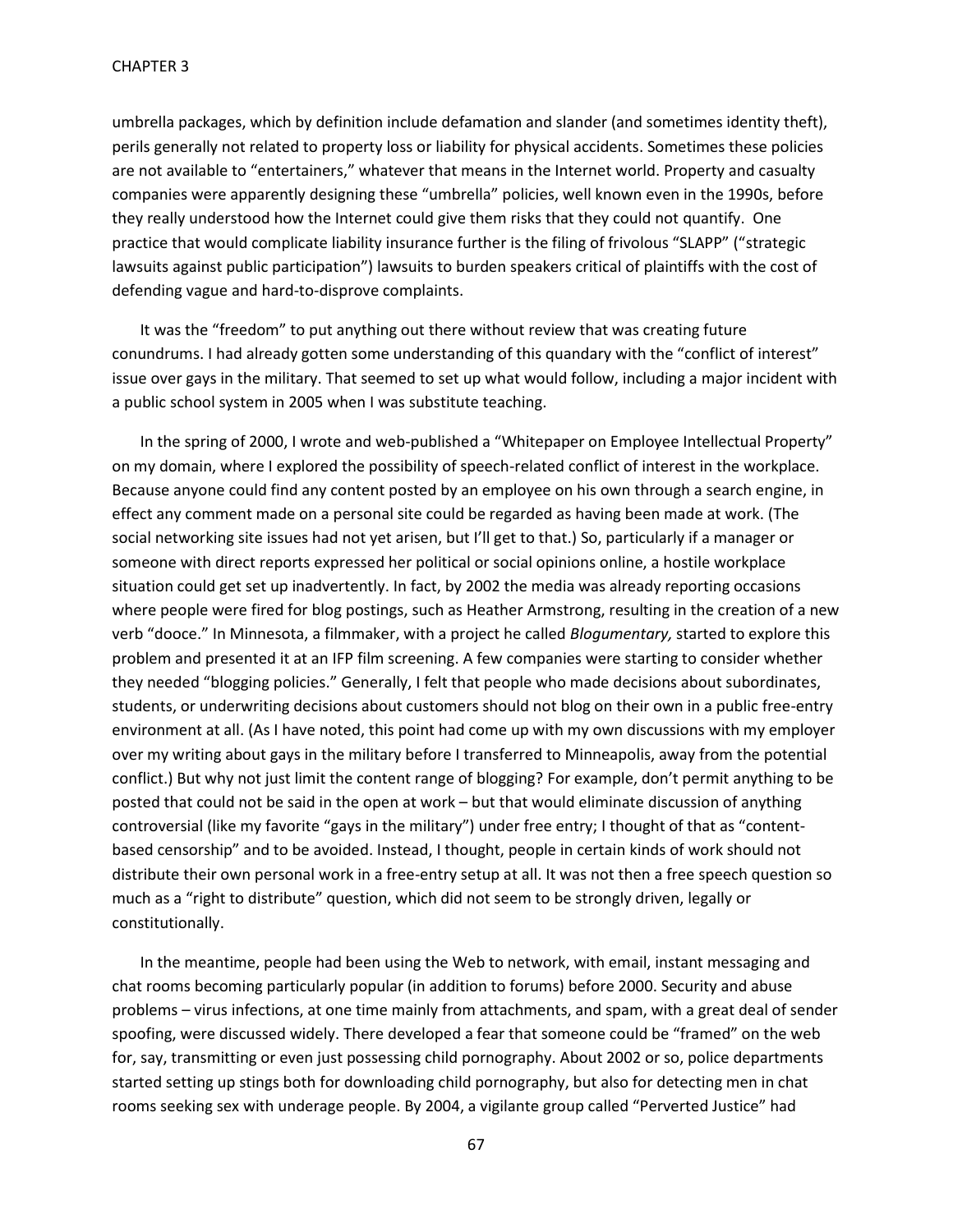joined with NBC *Dateline* (in a program called *To Catch a Predator* with Chris Hansen, as documented in his book) to set up a particularly notorious set of stings. Men with no criminal records and pillars of the community were caught by these. In one particularly excruciating case, a Maryland rabbi, David Kaye, was indicted nine months after his unwise visit to a Virginia home and then convicted in federal court, and had not been home since he surrendered to police nine months after the incident, in mid 2006 (until release in 2012). The idea of "purpose" or "intent" started to take hold legally in the Web world, just as it had in the "real world."

Social networking, as we know it today, came into being around 2004, with Myspace the first player, to gradually be displaced by Facebook once, around 2006, Zuckerberg moved Facebook (which he "invented" at Harvard in early 2004, as documented in many books and films like *The Social Network*) into the general public from the campus-specific environment. By 2006, pundits were starting to talk about the problem of "online reputation," and companies like Michael Fertik's "Reputation Defender" and several others were founded.

The "reputation" problem exploded, partly because the public as a whole, including the world of employers and universities, did not know how to relate to information it could garner from the web with search engines. People would be denied jobs for their own content, but also for content others posted about them (including "tagging" of images, which only very recently has come with a permission mechanism from Facebook). Sometimes people would be misidentified; employers would reject resumes and the job applicant would never know that he or she was confused with someone else. Beyond the problem of deliberate identity theft (becoming a public problem by around 2004 or so), it's amazingly easy to mix people up with the same name on the web.

Further, as I have noted, there seemed to be no "pre-publication review" of what went up on the Web, and few consequences in practice for most people who bullied someone else online.

Added to this was the subtle fact that social networking sites do purport to serve a different need: to network with people you know, and "publish" preferentially to people who know you, whereas blogging and flat sites (as well as forums) and book authorship are more about broadcasting material and obtaining global feedback – which sometimes does result in "social networking" in practice.

It seemed that we were becoming unglued as a culture, with the "personal responsibility" driving individualism (and free expression) breaking down, perhaps because too many people gained what they had at the expense of others without realizing it – leading to cynicism, bullying, and a failure of respect for law and consent in the usual sense (as libertarians perceive it). Perhaps the unwinding of social ties associated with the family and other hierarchies had left a lot of less intact people adrift. In time, people starting using the Internet to hunt down and stalk others, sometimes even for home invasions or possibly frame others for crimes.

#### **06 – THE SUB**

In the midst of all this, my own "incident" at a high school occurred in October 2005. Even here, it's important to understand that it had started in the background of more conventional "First Amendment"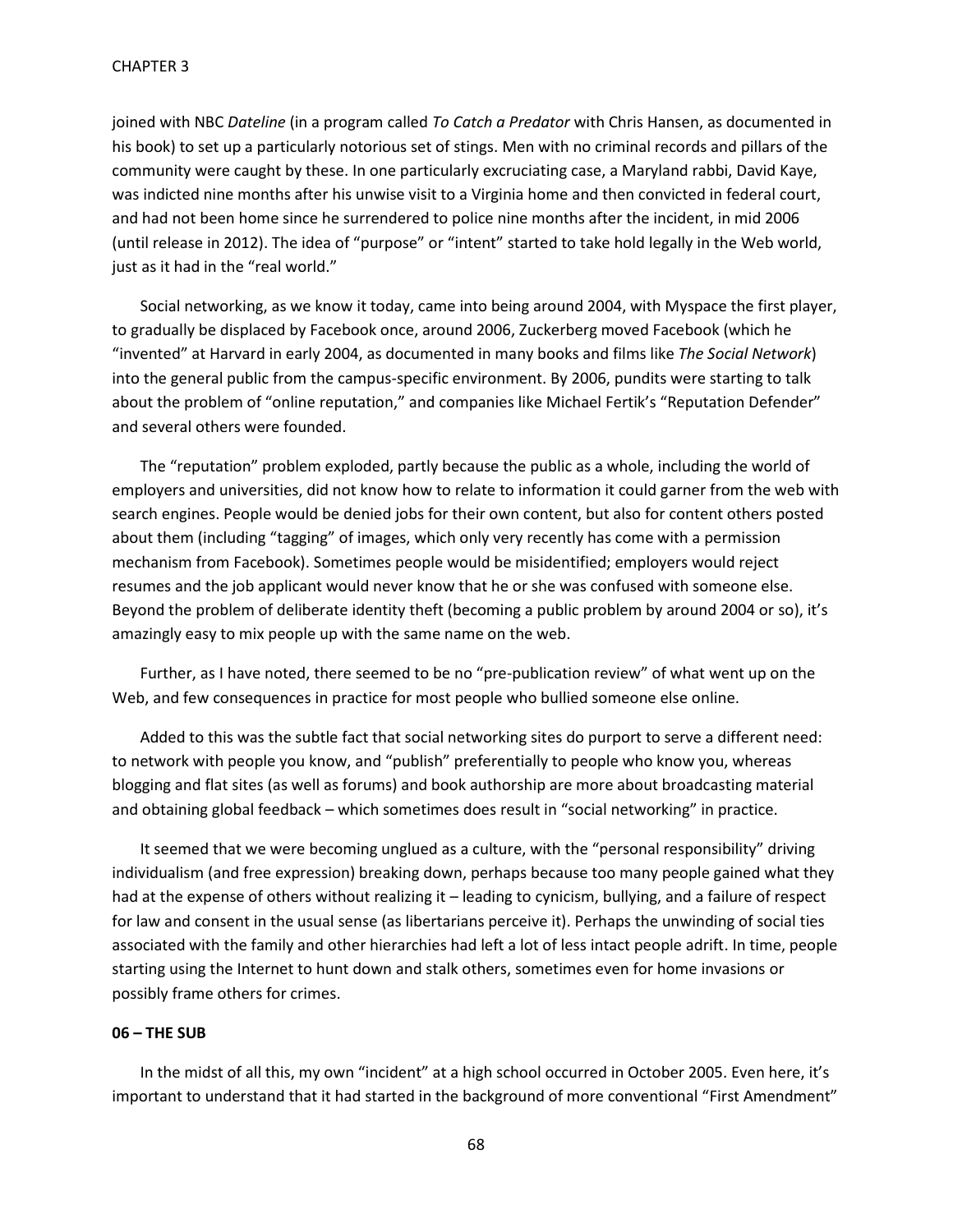issues. I had already shown my COPA litigation online to some history teachers at some high schools and generally teachers and administrators found this interesting and possibly important to what they should be teaching (at least in civics, and technology), because COPA had threatened "free entry" self-published online speech. But there were other threats, too. Around 2002, a court had ruled that the McCain-Feingold campaign finance law could mean that the FEC had to concern itself with whether bloggers' writings could amount to indirect but illegal campaign contributions. Some conservative sources, including the *Washington Times,* commented that the FEC situation, if not brought under control, could spell the end of the "free entry" system for Internet speech (which had survived with the DMCA Safe Harbor and Section 230). In school systems, teachers followed a syllabus, and often didn't "connect the dots" among more recent trends that were more relevant to students' future lives than teachers and administrators could imagine. Substitute teachers, who came from the "real world," might have an opportunity to make the school establishments more aware of these things. But, watch out!

I had also thrown some other hydrocarbons (reducing agents!) on my own fires. Early in 2005, I had posted on my doaskdotell.com website another perspective called "The Privilege of Being Listened To." I explored the idea that most people make political arguments from the one-sided perspective of their own needs (indeed sometimes related to personal non-performance or non-competitiveness), amplified by elective (and sometimes "inherited") family responsibility. I wrote that what I did was try to set an example of objectivity, but I was beginning to see that this could ring hollow if I wasn't willing to take on the risks and responsibilities (having children) that others had. It was beginning to seem that speaking out in a "free entry" environment was inviting people to throw responsibility at me. Suddenly, it was starting to seem as if no debate about anything was necessary if people could always do what they should, and a certain kind of moral fundamentalism was starting to intrude my thinking.

I also did something much more provocative. I posted a number of my screenplay scripts, started in Minnesota when I had been attending a screenwriters' workshop, on my site. A few of them reproduced my William and Mary expulsion, including some of the vulgar language of dormitory talk from the other young men. A couple of them (one a sci-fi UFO piece) had subplots where a character arguably like me had been taken in by advances from a Clark Kent-like, physically mature but legally underage teenager, and wound up in prison for allowing an ephebophilic interest to be acted out. One of these scripts was a 30-minute short called "The Sub." In that movie, an aging substitute teacher named Bill, arguably resembling me (since I used my nickname Bill as a partial "pseudonym" in authoring the book) meets a tenth-grade musical prodigy with a "Clark Kent" sort of appearance and presence. "Clark" feigns a disco embrace one time between classes, and then takes an interest in Bill's unpublished music after finding it on the Internet. One day Bill has a cardiac arrest at work and Clark defibrillates him. Bill refuses bypass surgery in the hospital and returns to work. One day Clark invites Bill over to his house to look at the music, and tricks Bill into helping him make a fake ID card (that would be harder to do now than it was in 2005). Then Clark shows up at "Youth Night" (18 and over, no alcohol) at a disco and dances with Bill. Others see the incident and call police. Bill is arrested at school. After perambulations with his own attorney and DA, Bill decides that it is better to go to jail than be out and about as a registered sex offender. In jail, he has another cardiac arrest, and dies during treatment. But Clark performs his music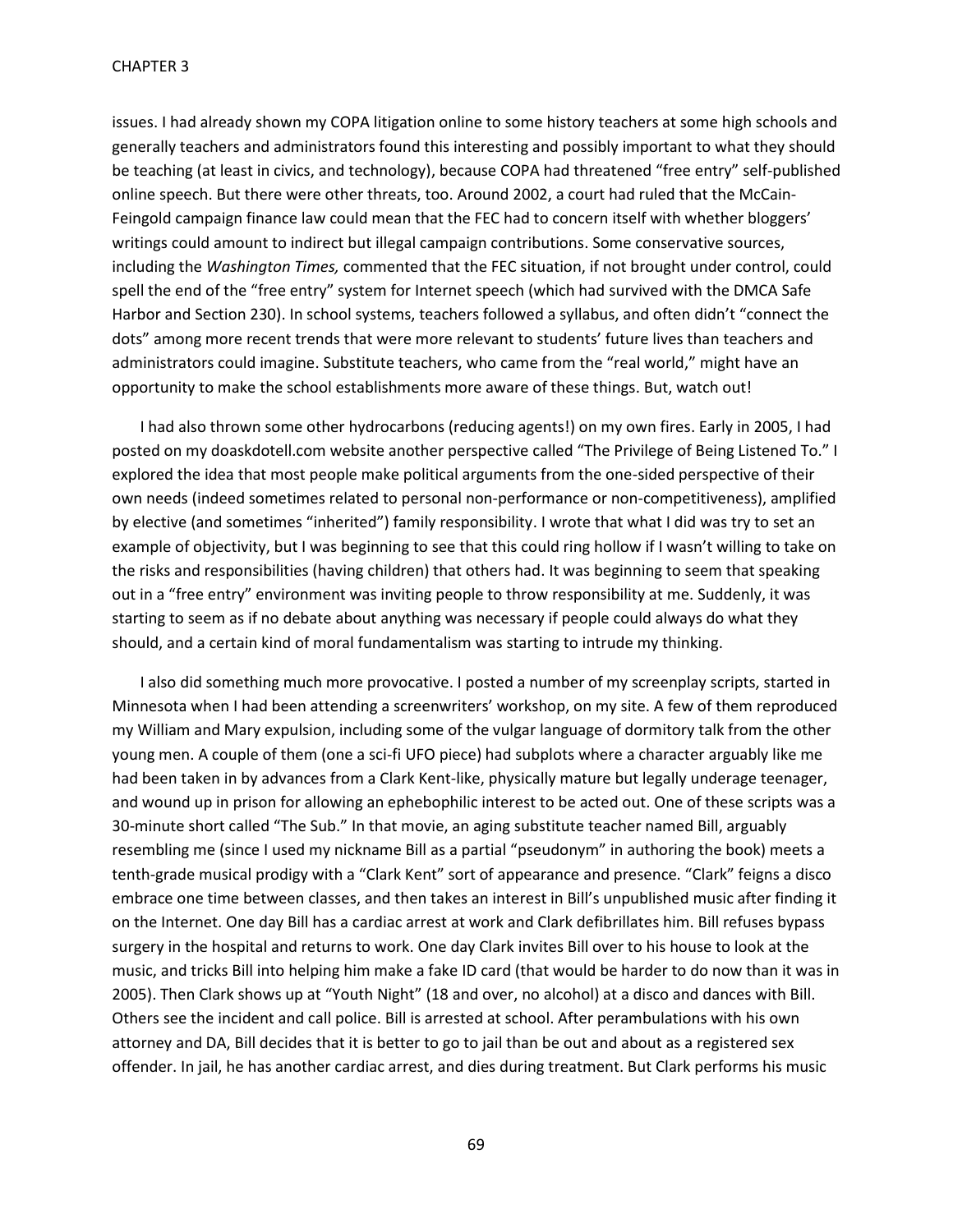#### CHAPTER 3

in public with the idea that his music will live forever, even if he doesn't and if he has no biological descendants.

I had done one other thing to stoke the Venusian lava flows. I had written an essay about substitute teaching on my "doaskdotell" site, and noted that subs were being unexpectedly confronted with the possibility of providing custodial care for certain special education students. I noted that I thought I should not accept assignments involving such an exposure because I had "outed" myself in print and on the Web, and that, by analogy to the reasoning that had once been used to implement "don't ask, don't tell," I might be violating legal privacy rights of the disabled.

One Wednesday morning in October 2005, while the kids were taking an AP placement test, I found the *Washington Times* article about the FEC (Federal Election Commission) and showed it to a first year "student" teacher. The article expressed the (already noted) legal concerns that bloggers were sometimes making indirect and unaccounted political contributions, which might (until later resolved quietly) have led to "crackdowns" on political (or at least partisan) blogging. She was quite interested in the significance of the piece, so I gave her a sheet of paper naming my website and some files related to the FEC issue, including "The Privilege of Being Listened to" and a piece about employer blogging policies. I did not mention the screenplays. Nothing happened (I, thinking this could be a good lesson for kids on the First Amendment, even tracked down the *Washington Post* editorial that the *Times* claimed to be responding to, in the high school library), and the third day went uneventfully. But at home I got a cell phone call saying that the intern had been "offended" by the "inappropriate website reference" and that I was banned from the school. (When the cell phone buzzed, I had even been "reviewing" the film the kids and I had seen at school that day, *The Most Dangerous Game*, based on the notorious 1924 story by Richard Connell.) Then things really got complicated, as I explain in a long blog posting here (July 27, 2007, url is (Footnote blog entry "DADT3-C3-1" aka DADT3-B1-Bill20070727"). I wasn't banned, and was invited back in December and met with the principal. Again, this whole sequence could make a movie itself, but the principal scolded me for bringing personal materials into school, which wasn't really correct. Later I would find, from server logs, that she had found the screenplay by Googling "Bill Boushka sex offender" (actually without quotes, not the correct way to do it, and the search engine actually picked up my name off a copyright notice!) That told me that the school had known about the screenplay draft with its controversial material before, as if some student, teacher, administrator or parent had found it with Google. In fact, the previous spring, another male teacher had been arrested and fired for touching a female student, in a circumstance somewhat resembling the screenplay. And even my own website had noted that I had been "inspired' by the film *Student Seduction* (Lionsgate) where a female chemistry teacher is set up for prosecution by a male student. It's important to note that I never mentioned my presence on the Web to any students or classes at any school. (There's more chilling evidence that they intended to confront me the third morning, and then decided they didn't have real grounds.)

The morning of my meeting with the principal in December 2005, I actually overheard a student in an AP Chemistry class say about me, "that's the 'gays in the military' guy" (a compliment), so I knew they had found me online! I decided to stop subbing after that meeting, and, again, the history is rather intricate, but the essential concerns bear noting. (Actually, I worked for a while in 2006 in another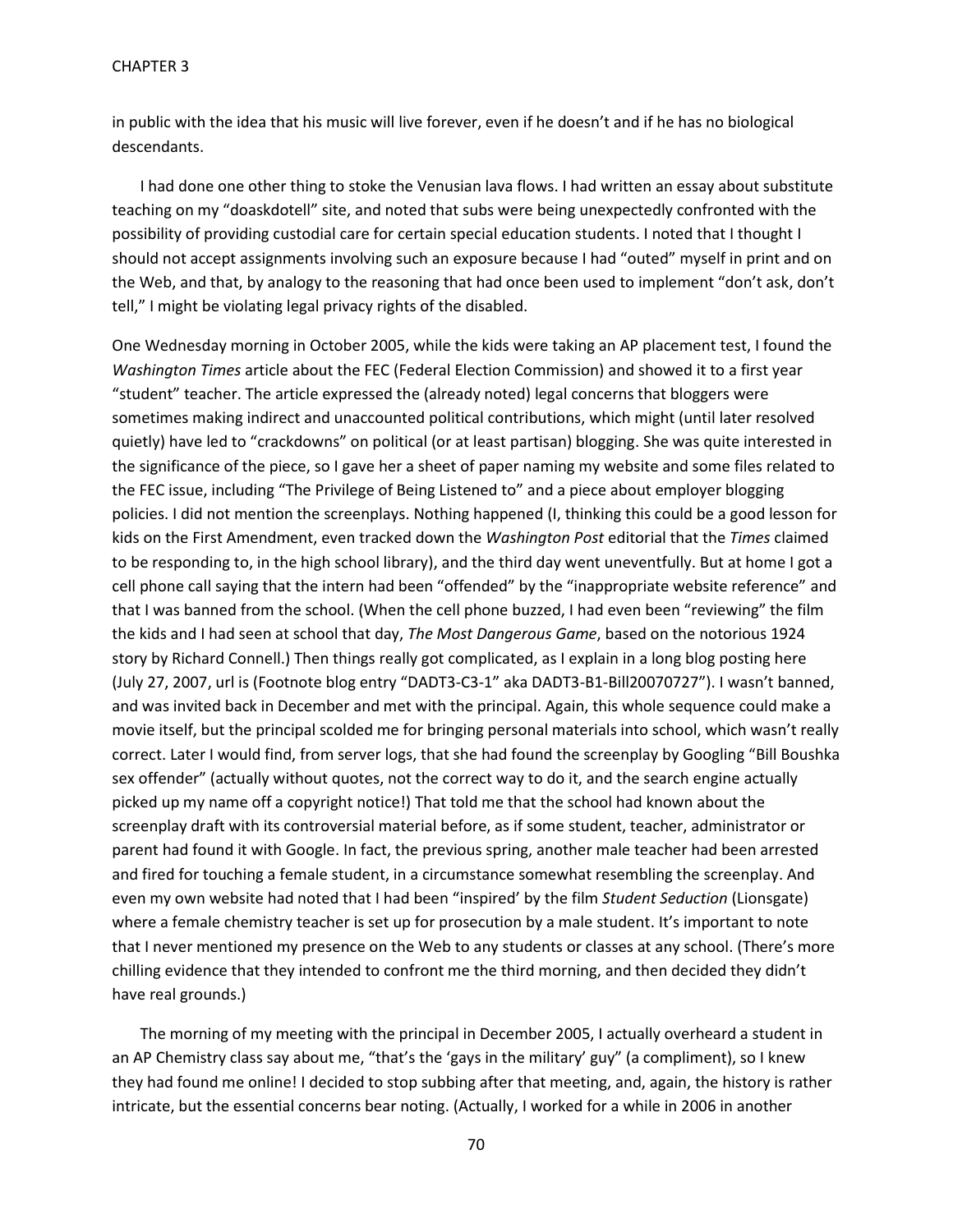capacity for the school district and subbed again in 2007, but not at that school, where I remained "banned" without the need to show cause. I did remove the text of the screenplay from my site eventually, and it has been kept offline. I have expanded it into a potential feature.)

Could I have taken legal action against the school district? There is the First Amendment claim. I could conceivably take legal action against the school district as a public employee, and the standards for teachers (the *Tinker* case) for off-duty speech are somewhat nebulous. However, generally, the speech must be about a matter of public concern (and not constitute just a personal rant), although it would seem to me that a fictive piece showing the vulnerability of teachers is certainly of public concern.

What worried me was the new flip side, "**implicit content**," that is, what readers (in this case, minor students) are likely to see as the "purpose" of the writing. It could be true that the only purpose is to make an argument about the vulnerability of (substitute) teachers, as well as, perhaps, a philosophical (if ironic) argument about vicarious immortality (after all, historically at the heart of the moral objections to homosexuality), or maybe even a fable about "temptation." But what probably upset the school was that I used my own nickname and created a "victim" obviously like myself, self-libel. (My blog posting, listed in the Bibliography, goes into the legal arguments as to whether that would hold in court.) Arguably, unless I was paid to make the posting for income, my only "purpose" could be construed as to tempt students into making overtures like those in the screenplay. If that were my "intent," conceivably I could wind up in jail. More recently, I've discovered that the way Virginia law is written, the state would have to show some other action on my part in approaching a student to show "purpose"; in that case, the screenplay could become auxiliary "evidence," but I had never made any such approach. Remember, at this time, the *Dateline* series with Chris Hansen (mentioned above) was getting a lot of attention. The facts are quite different in those cases from this, but there is still the common element that the "speaker" had rationalized his actions because of the impersonality and invisibility of other "real" people when logged on to the Internet. It's curious that after this incident with my screenplay and the visibility of the *Dateline* series, arrests of teachers for improper behavior around the country suddenly seemed to skyrocket. If all the coincidences of that week had not occurred and if I had not mentioned my online life to the teacher, I still think I would have gotten an unexpected "do not send" letter soon about that school, which had been one of my favorite places for assignments.

So, an existential problem grows: if one is speaking on the web, one's "purpose" can carry consequences. Speech, designed just to show "I'm right, you're wrong" if unaccompanied by willingness or even eagerness to enter new areas of personal responsibility, could be viewed has intended to provoke disruptive behavior in others. Bloggers who re-report provocative comments made by extremists could be seen as dignifying them and acting in complicity, whereas the established news media could report the same material out of its normal professional function. In a sense, from amateurs, commercial (one-sided) speech might be more defendable, because its results can be measured (revenues or even profits) and can support real families. The democratization so welcomed on the Web gets flipped upside-down. This was an emotionally shocking development. (On comments, there's another trend: people tend to believe that I share the views of a book or film I review, and some commenters "blame" me for reinforcing an objectionable view merely by "reviewing" it.)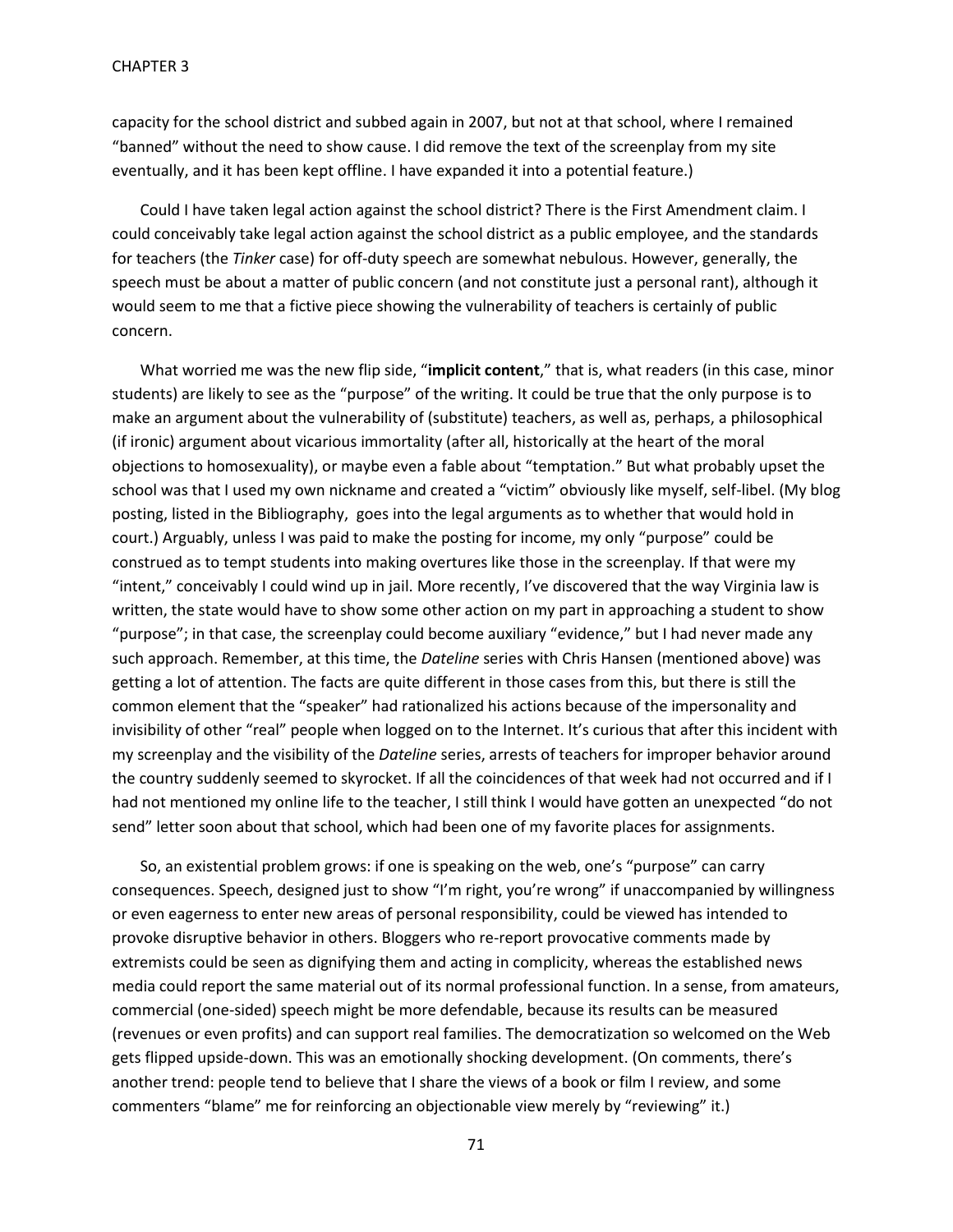All of a sudden, self-publishing solely to make a name for yourself as a kibitzer who screamed "I told you so" could be dangerous. It's more than just shoot the messenger. If you observe and criticize others, you should have a vested interest in them, become responsible for them. That could even evolve into a legal precept. I thought, after all, I had merely authored a story, warning teachers of what I thought could happen to almost any teacher. True, I used my own pseudonym in a trivial way, but I would have considered it well within the First Amendment, even for teachers, to broadcast what could happen to anyone, even if that could include me. I guess I stepped on the first law of witchcraft, "You create your own reality." There was, in my mind, a replay of what had happened in 1961 at William and Mary: in a desire to broadcast a statement that was intellectually correct (as with "latent homosexuality" in 1961) and step on people's toes over their mental sloppiness, I had stepped over some invisible line or through a gray area or "Erasure" (as Clive Barker would call it) into compulsiveness.

The "implicit content" problem can have other practical consequences. My "blogger journalism business model" practically compels me to "cover everything" now in order to find all the dots to connect. Yup, "do ask, do tell" equals Anderson Cooper's "keeping them honest" and equals "connect the dots." If I write a blog post, say, on untraceable guns printed in plastic from 3D printers, an immature person who finds the blog post in a search engine could think I am encouraging someone to make such a gun, not realizing the context that is apparent to someone who looks at many of my postings as a whole. The same person would probably understand that a "professional" and established news organization has a "legitimate" reason to report the story without the appearance of enticement. Or, if I report a "Be Brave and Shave" benefit for cancer chemotherapy patients at a local neighborhood tavern and don't participate myself, someone might read contempt for the whole idea from the posting.

Sometimes I get emails from people who think that I can give them "legal advice" on specific topics that I have written about, such as Social Security eligibility (or Annual Earnings Test), or filial responsibility laws (Chapter 5). I don't make any representation of being qualified to do that, but the appearance could conceivably prove troublesome. In one of two cases, I've been mixed up with other "professionals" and "artists" because of similarity in blog appearance and worldview.

Social networking complicated the picture. First, Facebook particularly took the position that one has only one valid identity, and that the separation between self, work and family is no longer tenable (Zuckerberg has even said that to maintain multiple identities shows a lack of integrity. Zuckerberg was a freshman at Harvard the spring that "don't ask, don't tell" led to a controversy with military recruiters on campus. This was a year before he invented his first cut at "Facebook" but he must have heard about it, though perhaps even the military policy had impressed him as a mode of legally-forced dishonesty.) So much for my concerns about conflict of interest (including "Conflict of Interest II" when I was a sub) and even for don't ask, don't tell! A lot has been written about Zuckerberg's apparent duplicity on providing users with more clear-cut privacy protection, because without some public openness about identity as a morally compelling precept, he has no business model. In any case, the experience in the "online reputation" area has shown that while search engines are significant (as in my case), other behaviors are too (as they were with me); even private emails and whitelisted comments and images get sent to the wrong hands (as well as social networking postings made under privacy settings), resulting in job loss, divorce, and other consequences. Zuckerberg is a bit Janus-faced on whether Facebook really is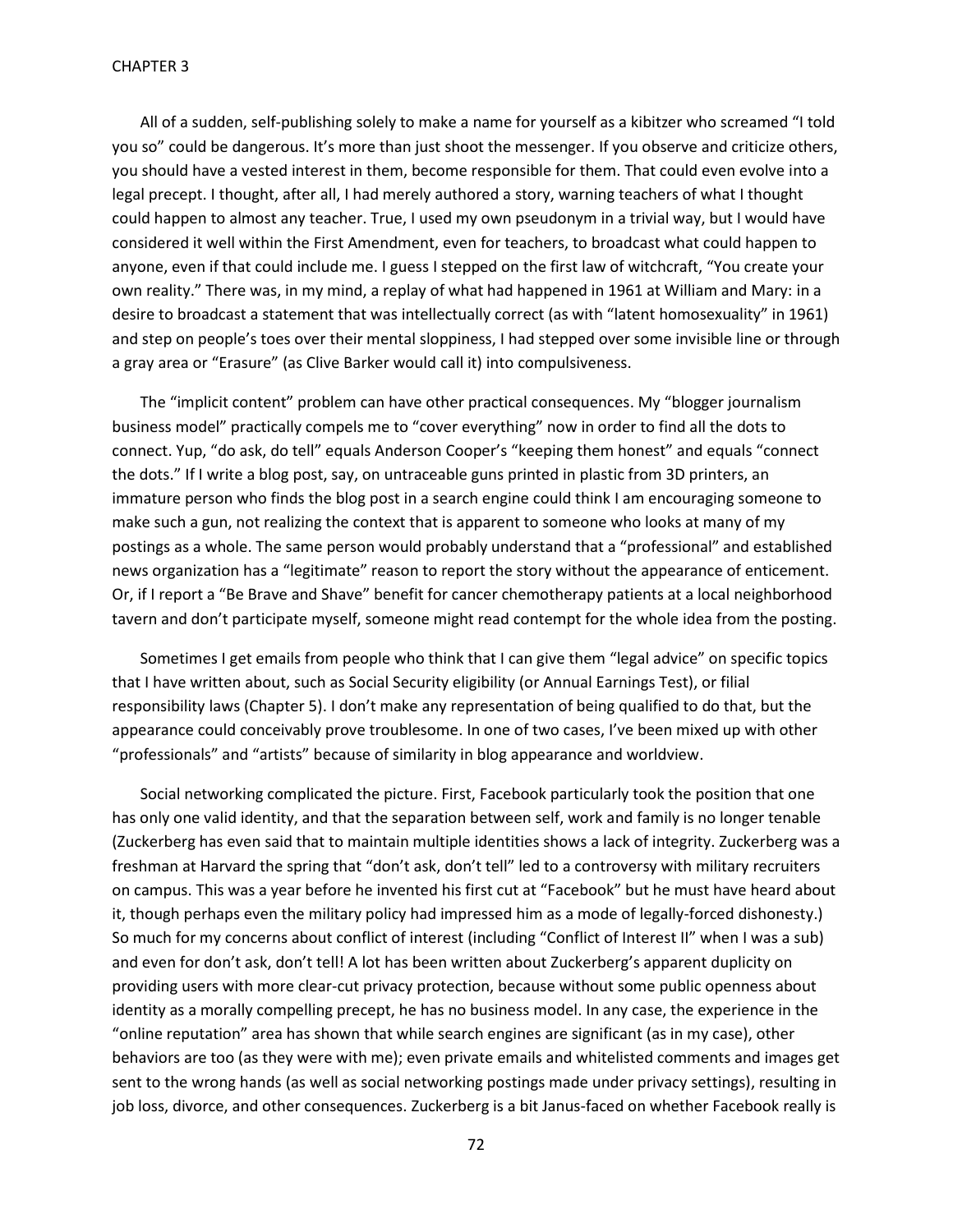predicated on networking with people you really know. In practice, both Facebook and Twitter have become powerful politically, especially in totalitarian countries.

In fact, it is not too much to claim that Facebook, particularly, has destroyed the idea of leading a "double life," or of living in a "separate but equal" (or pseudo-equal) status in one's separate world without meaningful participation in "the lives of others."

The "self-publishing" model – again, more a Web 1.0 phenomenon born in the '90s – raises still another question with regard to future employment and business arrangements. If one develops a propensity to comment on his workplace, even "constructively" and even without disclosing legally confidential information, future employers, by Googling, could discover that tendency and become concerned that eventually the candidate will "out" the employer, with no recourse for rebuttal. Perhaps landlords would behave the same way (although I haven't heard of Tenant Check looking for issues like this "yet"). Already, some physicians demand contractual gag orders of new patients. Old-fashioned service businesses had to deal with the possibility that one online heckler, on a review site enjoying Section 230 immunity, could practically shut them down. Looking ahead, we can see that social networking, with more finely tuned use of privacy controls, could answer these problems.

### **07 – SETTLING "CONFLICT OF INTEREST," and (more) ONLINE REPUTATION**

Since 2006, a number of entrepreneurs have started businesses offering to help people monitor and repair their online reputations. The best known, as noted, is Michael Fertik and his Reputation Defender. But online reputation spreads into commercial areas and in various ways and affects businesses as well as individuals.

My take on this issue is to recognize that online activity has both "publication" or "broadcast," and "social networking" components. These overlap. Generally, there is a risk that clearly inappropriate comments about another person, made in digital media will get repeated and harm the reputation of the person. On one end of this problem, there is the serious problem of cyberbullying, which can occur in social networking sites or in chat and cell phone text messages, all of this clearly outside of what we normally think of as "publication."

It's clear that codes of conduct in employment and in school systems should address these problems, even when they occur off campus with personal resources.

It's true that as a legal matter in libel law, "publication" means a written statement (like a text message) shown to at least one other person who understands it. But in practice, as the Internet has evolved since the late 1990s, "publication" means exporting to the Web texts (or audio and images or video) that can be read by "everyone" (or as "public," to use Facebook terminology) and generally allowing search engines to index it. Most independent blogs and websites published in "public mode" (the usual default, meaning accessible to "everyone") will get indexed unless the publisher or author does something to stop it.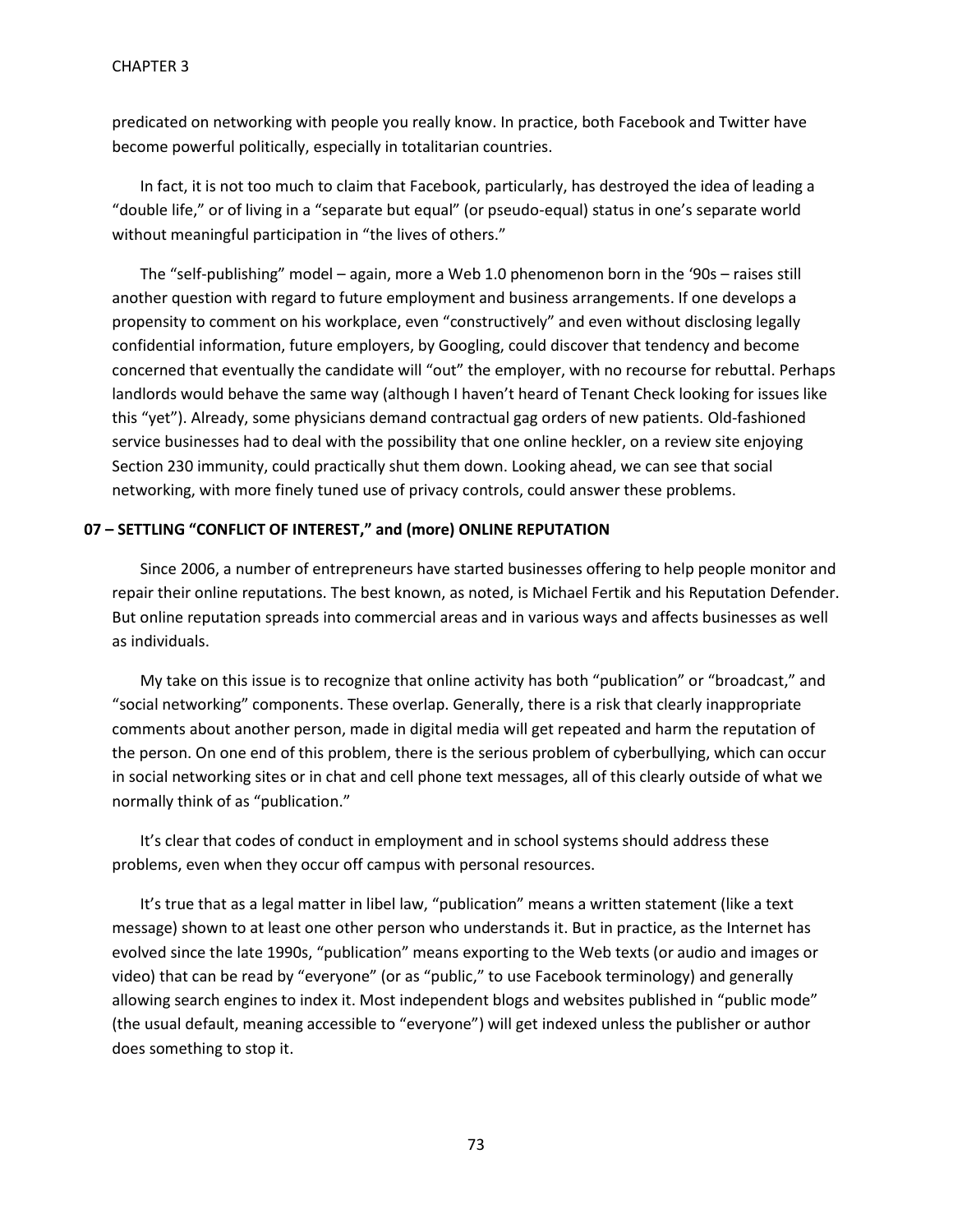In the era before the Web, it was a big deal to "get published." By the time I published my first book, desktop publishing and book manufacturing had considerably reduced the cost, but at one time in the past, subsidy (or "vanity") publishing was indeed very expensive and typically not very reputable. That has indeed changed now, especially with "print on demand" book publishing as well as "cooperative publishing" (or "supported self-publishing"). So authors frequently do not have the supervision, or the financial pressure to produce results, if they just want to be "listened to," that they once did, when conventional trade publishers would pull titles that did not actually earn profits. Think back a few centuries when people needed "licenses" to publish (they still do in China and Singapore). There exists, then, an element of "amateurism" in today's publication world that not everyone thinks is a good thing. So it's a good question whether publication and distribution are a "fundamental right" of the individual as part of the First Amendment. We do know from COPA litigation that the Supreme Court has said that once distribution can happen, government cannot constitutionally censor on the basis of content itself.

After selling my first printing, in 2000 I placed my first book with an on-demand publisher, iUniverse, and followed with a sequel (as I explained in the Introduction). I get repeated calls from them trying to convince me to try marketing programs to keep selling old books, when the only way to keep selling for most writers (especially policy non-fiction) is to come up with new or updated content. There seems to be an unspoken insinuation that people should publish only when they have to sell. Did I undermine my own sales by placing the text "for free" online (generating the COPA issue)? In theory, maybe I should only allowed to publish what I can "sell" (implicit content again). Some people in more traditional media businesses might then feel that their jobs were less threatened by no-cost competition, a bigger problem than piracy. In practice, offering free online viewing got me much more visibility. Probably hundreds of thousands of people would learn, from free online access to my text, of my basic "story" relevant to a hot political issue, particularly gays in the military, leveraging the eventual influence on the debate and probably contributing to the ultimate repeal of DADT. Actor-filmmaker-musician Reid Ewing has produced a few satirical videos having fun with the "it's free" problem.

As noted already before, one of the most serious potential challenges to "free entry" Web publishing, as we have come to know it, would be downstream liability of service providers, in various areas like libel and copyright. But fortunately for web publishers, as noted before, Section 230 of the 1996 Telecommunications Act (e.g., that portion of the Communications Decency Act that stood) prevents providers (like YouTube) from having downstream liability in most cases related to libel. That would also protect people who host forums, or accept comments on their blogs, but only from content provided by others. There are those who want to change this, and overseas (as with a case in Italy) there have been some serious downstream liability issues, even criminal prosecutions of corporate management. In fact, in July 2013, the National Association for Attorneys General circulated a letter to Congress asking it to remove the tricky protection in Section 230 that state prosecutors say prevents them from enforcing states laws against companies that sell some kinds of illicit services. The ACLU and other free speech advocates say that this proposal would put ordinary service providers in an impossible position of having to screen everything. As of this writing, it is unclear where this will go; it is true that this proposal would not affect civil, but just the less frequently occurring potential criminal liability. Likewise, the "Safe Harbor" portion of the Digital Millennium Copyright Act (DMCA) can protect service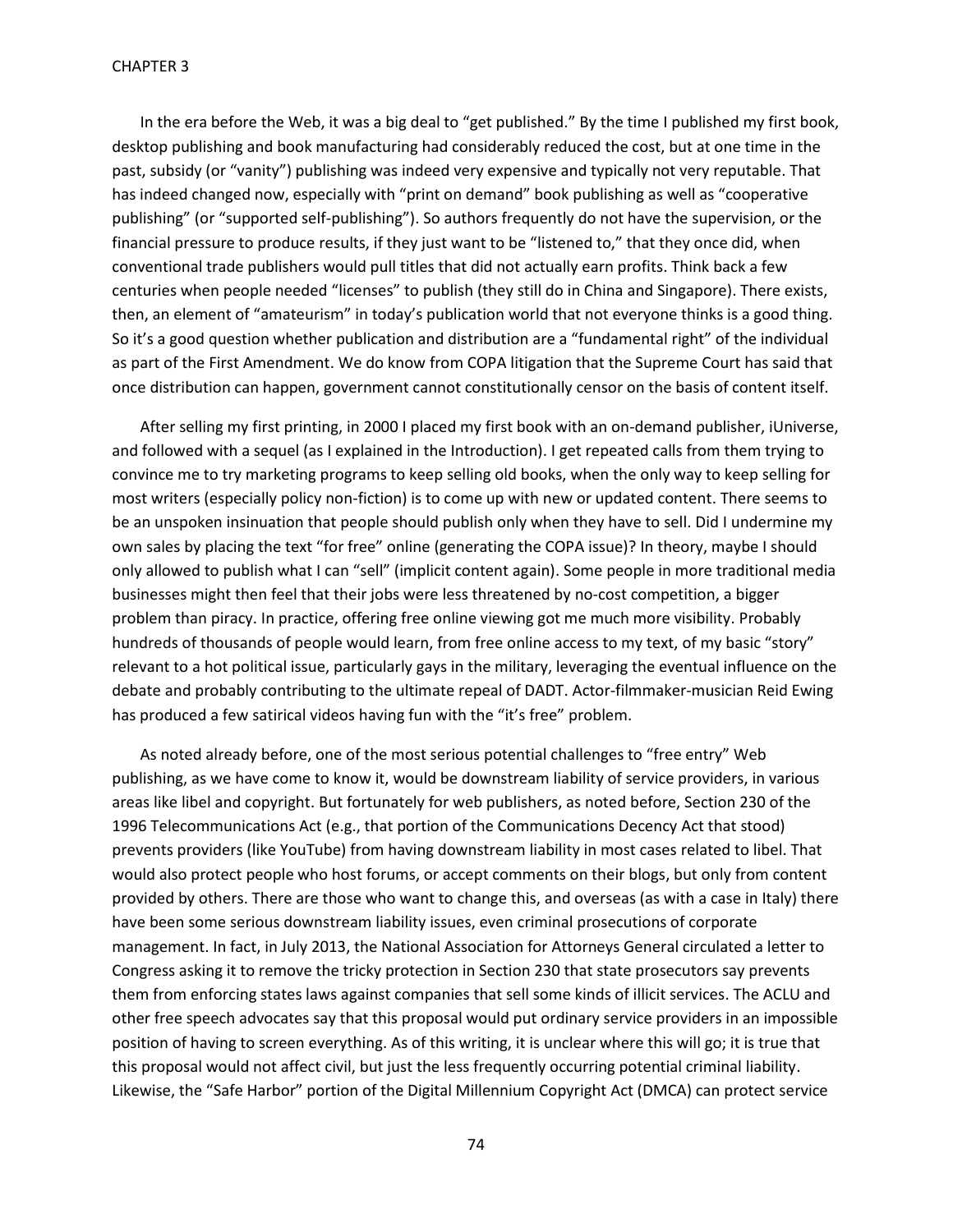providers, but not individual writers or publishers, in situations involving copyright infringement. Obviously, Blogger or YouTube could not pre-screen every "amateur" posting for libel, harassment, or copyright, or even possible criminal law problems and operate the ad-driven business it has today. Nevertheless, service providers like YouTube have some implemented automated screening for possible copyright infringement. Screening or editing content at all, even with the best moral intentions, without jeopardizing downstream liability protections can be legally tricky. The same Section 230 provisions and DMCA Safe Harbor procedures protect social networking hosts like Twitter, Facebook and Myspace, although in an environment where privacy settings (now becoming stronger) are used, the practical risks change, away from incidents precipitated by search engine discovery to individualized complaints.

But, again, what concerns me is something even more subtle. When a blogger or webmaster (or even book publisher) puts out material for everyone to see, there is a risk that more generic material that still expresses political and social viewpoints about various kinds of people could be construed as showing that the speaker is prejudiced against other people with certain issues. For example, someone with many direct reports in the workplace, or a teacher with the power to give grades that affect college placement (generally, not a substitute teacher, as in the circumstance I discussed above), might be found to have certain prejudices regarding sexual orientation, race, obesity, disability, or other matters. I could tell from the logs on my own sites that people would look for material with quirky search arguments, possibly looking for prejudicial attitudes on my part. In some cases, this could lead to "hostile workplace" charges.

That's why I believe when someone has direct reports in the workplace, or makes underwriting decisions about customers, that person probably should not engage in "blogger journalism" without prepublication review of what he will publish by third parties. When he uses social media for his own purposes (not his employer's), he should use full privacy controls and limit the number of followers or "friends" to the number of people whom he could really know (like fewer than 200), unless the marketing situation in his job says otherwise. Like it or not, social media have transformed the world to the point that you have one public face (you are no longer Janus) and your employer or legitimate career (however unfair the workplace) has laid claim to it.

Maybe in this kind of world, self-broadcast speech becomes its own justification, as a pre-emption.

## **08 – MARCH OF THE TROLLS (not Liszt's** *Dance of the Gnomes***)**

Over the past ten years or so, the legal risks to ordinary bloggers and people who post on the web has indeed grown just as risk to online reputation has increased.

We all know the story of Shawn Fanning and Napster (or maybe we don't), but a few years ago it was becoming common for P2P users to get sudden phone calls demanding settlements for illegal downloads, under suits filed with the RIAA. That has been stopped, but instead a new kind of copyright troll, like the US Copyright Group, started mass-suing downloaders of a few select movies (that included *Hurt Locker*).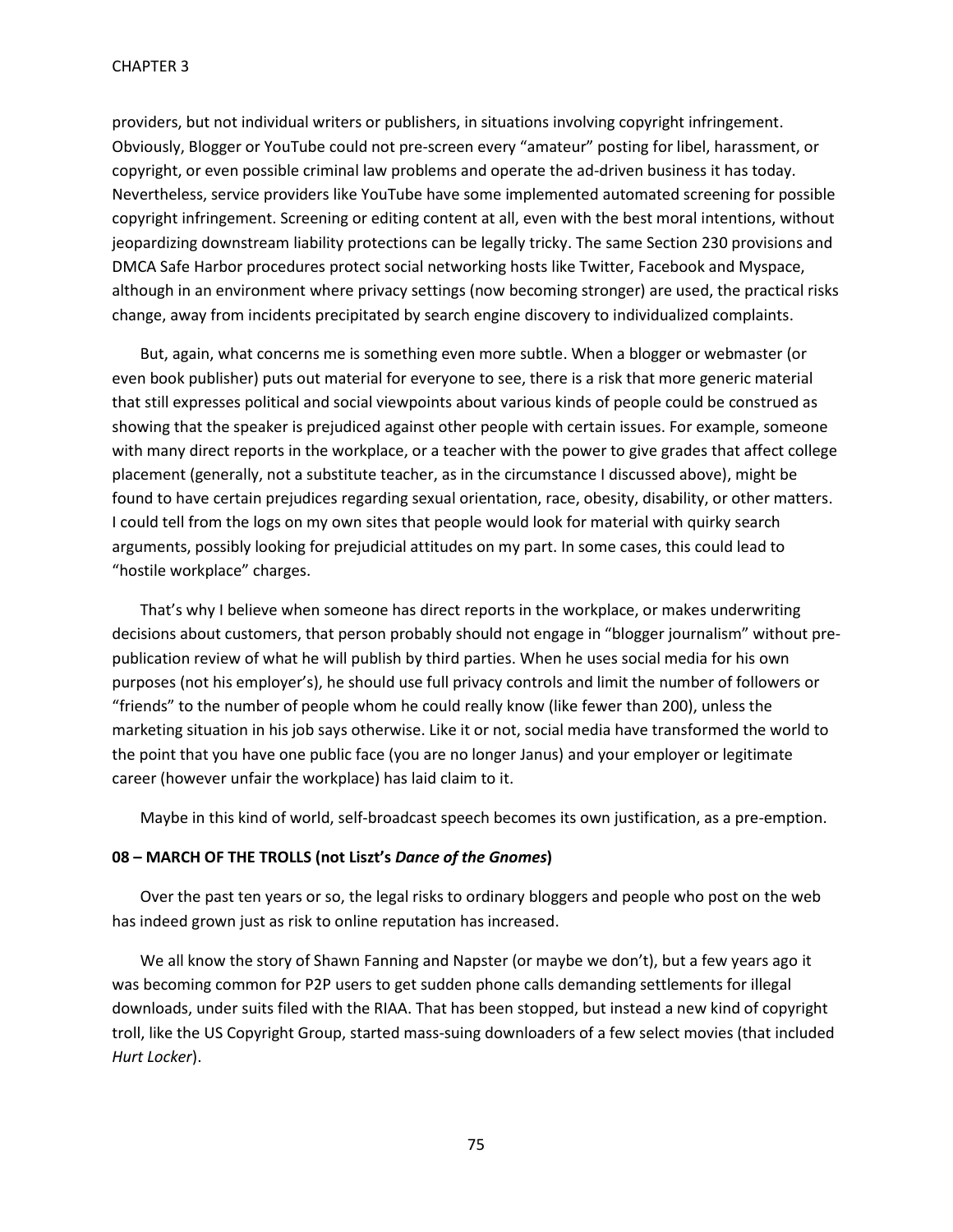The biggest practical danger for users might have been getting sued for behavior of someone else in the household. Some defendants, including one in Minnesota who lost a big judgment, insisted on their innocence. Parents could be accountable for their kids. But what about roommates? Or, worse, what if a wardriver got into your home wireless router, which could be tracked, to do illegal downloads?

But the most notorious problem, starting in 2010, had nothing to do with P2P. A new business model evolved, for a "law firm" to "buy" the rights to newspaper articles from selected client papers, then troll the Internet for bloggers who reproduced articles. This has become the Righthaven controversy. The company entered into an agreement with the *Las Vegas Journal Review*, and then with some other small papers in Colorado, Arkansas and South Carolina and started suing bloggers for reproducing parts of their articles and photos. It tried to shake them down for settlements, figuring they did not have the financial resources to defend themselves from even frivolous claims. This could become an existential threat to the blogging world.

Many questions arise. First, there is another downstream liability mechanism that Righthaven bypassed. That is, of course, the "Safe Harbor" takedown provision of the DMCA, or Digital Millennium Copyright Act of 1998. The problem is that the provision applies only to service providers and protects them from downstream liability when they comply. Righthaven tried to take advantage of the fact that Safe Harbor does not protect original content writers. DMCA Safe Harbor does not protect individual writers from liability if a copyright owner chooses to go after them, unless they set themselves up as "service providers" and host content of other people, and even then the protection applies only to the content of others, not self. YouTube has recently automated its complaint handling mechanism, perhaps reducing risk in the video area but not with blog postings themselves.

Another question involves fair use. In some of the cases that have been tried, judges have said that sometimes reproduction of newspaper articles may indeed still be fair use. This may or may not be true on blogs that have nominal commercial use (as with accepting Adsense ads and nominal revenue stream).

But the biggest recent question may be Righthaven's standing to sue. Some judges have said that Righthaven does not really own the copyrights in the manner required by the 1978 Copyright Act. All of this could wind up before the Supreme Court some day, or Congress could step in with some real tort reform, providing bigger penalties (like "loser pays") for frivolous or abusive litigation and prohibit copyright assignment for litigation only. Copyright trolling developments need to be closely followed.

Another contentious issue could be trademark law, since in 2006 Congress changed trademark law to allow trademark owners to bring litigation based on a prospective expectation of dilution. So far, there does not seem to be much increase in litigation regarding domain names that resemble commercial trademarks.

Also related to copyright trolling is "patent trolling," where a company buys some patents that may be generic or frivolous or poorly conceived, and then demands license fees from customers of companies that use the technology, a kind of "extortion." This has particularly affected software developers. Congress has a "Shield" law under consideration that may discourage some of the abuse.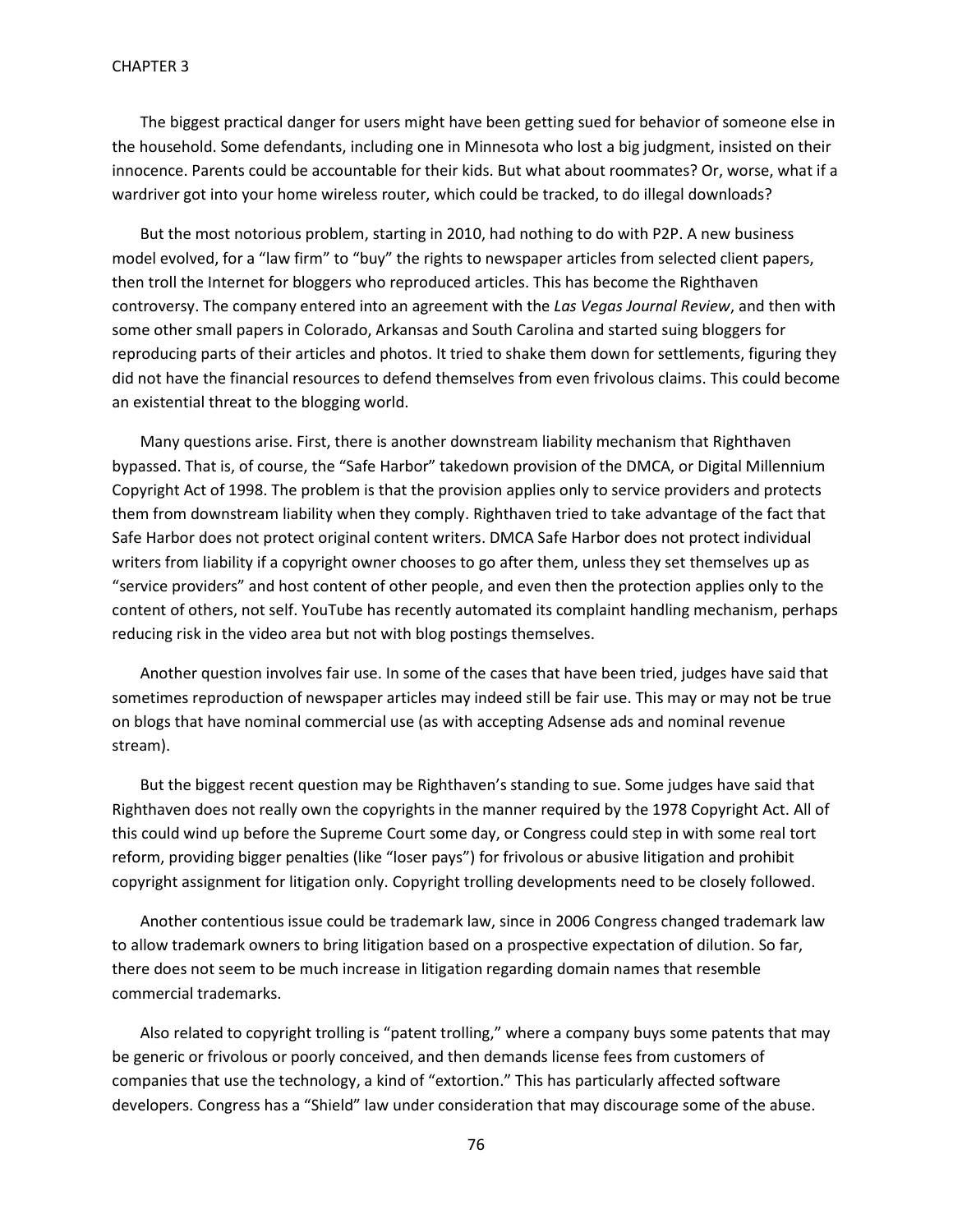Recently, Congress has stirred up the brew by proposing laws (like Protect-IP) allowing plaintiffs to bring action against domains that appear dedicated to promoting copyright or trademark infringement, probably without sufficient due process. Protect-IP stalled in the Senate, but in the fall of 2011, the House introduced a similar Stop Online Piracy Act, or SOPA, with an intention to try to pass it by the end of 2011. SOPA (rhymes with COPA, ironically) would give private copyright and trademark holders the right to complain to courts about infringement, and get whole sites taken down because of the actions (or content) of a few or even one user (the supposed "school detention problem"). Earlier versions, like COICA, had just proposed that certain commercial interests like credit card issuers or ad networks, couldn't interface with sites on a federal "blacklist." But with SOPA, DMCA Safe Harbor might not prevent a takedown, and some observers think that the requirement to use "technically feasible means" to stop infringers would require pro-active prescreening of content put up by amateurs, as would the practical threat that one infringer could bring a site down (through a variety of means such as domain name cutoff, payment processor stoppage, removal from search engines, and advertiser cutoff, essentially operating a blacklist). In such a world continuation of the posting of amateur content as we know it might not be continued. Some observers feel that the same risk exists with a July 2013 letter from National Association for Attorneys General to weaken Section 230, as noted already.

In fact, it took a partial Internet blackout of sites like Wikipedia and Reddit, organized in part by Aaron Swartz, to convince Congress that SOPA was a lose-lose proposition. The government, however, would bully Swartz with a gratuitous prosecution over its way of interpreting "terms of service" law, and, tragically, Swartz would take his own life in early 2013. The government had been angered by Swartz's downloading of public domain court documents from PACER, which the government had grown used to collecting fees for. It jumped on Swartz when he downloaded academic journals from JSTOR and MIT that technically were covered by copyright.

It may be relevant that sites like Facebook, Myspace, and Twitter (and now Google+) aim not at public self-publication but at social networking within a variety of specific social circles, almost, in a philosophical sense, an antithesis of "getting published" for its own sake without third-party supervision. But in practice, the possibility for torts (whether libel or copyright infringement) exists both in conventional online publishing forums (public blogs, e-books, videos) and in selective social networking. It's hard to predict how bills like SOPA could affect both. Besides gutting downstream liability protections, other future dangers exist, such as requiring mandatory insurance (section 10, below).

### **09 – WATCH FOR THAT KNOCK ON THE DOOR**

Ever since email and Internet access in the home became commonplace in the '90s, families, more than singleton individuals, have tended to be exposed to a number of risks.

For example, in Arizona in 2006 a teen was accused of downloading child pornography when there was reason to believe a hacker could have put it there. In numerous instances, employees and teachers have been accused of viewing pornography on computers later found to be infected with viruses. In Florida and New York State, people have been arrested when others have hijacked their routers to download child pornography.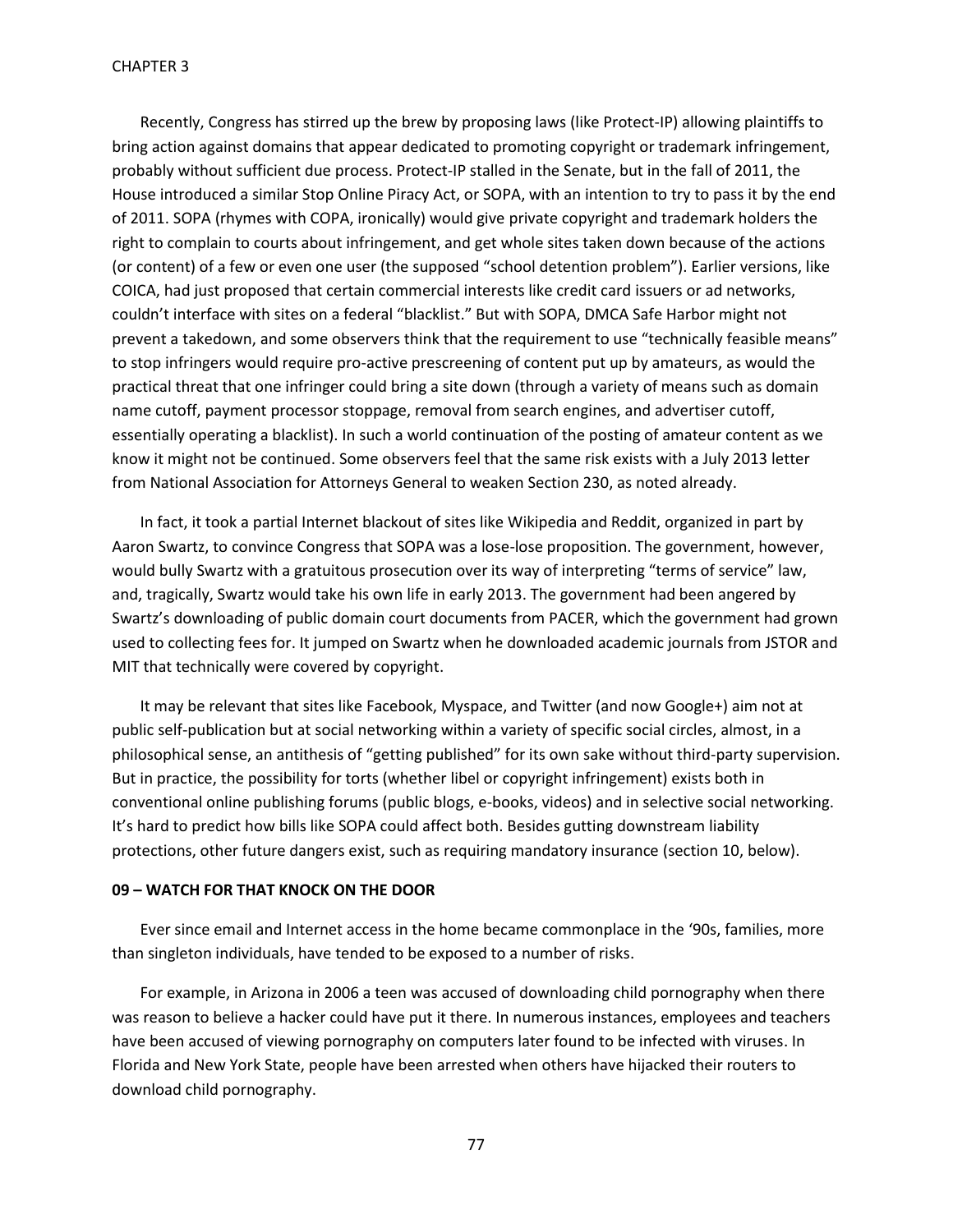There used to be an "absolute liability" doctrine that maintained that a party was totally responsible for any illegal content on his computer, particularly child pornography. This has not stood up, fortunately. But federal law in the area is predicated on "knowing" possession, as it is now in most states. Still, the practical risks for users in defending themselves could be crippling. A few states now have laws requiring repair technicians to report child pornography when they find it, yet they may not be trained in the legal limitations of the definition of it. Generally, technicians and service providers are not required to prescreen for child pornography, only to report it to authorities if they see it or a consumer informs them about it. That's an important concept when compared to downstream liability legal protections like Section 230. Similar concerns may sometimes apply to obscenity, or to issues like sex trafficking, and some states, as we've noted, want to increase service provider responsibilities in these areas.

On the other end, email sender spoofing has been a problem that would appear to be able to make a person responsible for sending spam. Fortunately, it's nearly always possible to track real senders.

Cable companies have been encouraging the use of home wireless networks, with routers with only one physical output to a home network. Users need to be trained to use them properly. "Wardrivers" can use the wireless signals for illegal behavior (with respect to copyright or even child pornography). This could lead to service slowdowns or interruptions over the new "six strikes" programs that the CCI (Center for Copyright Information) has organized with ISPs, or even sometimes prosecutions (arrests have happened in Florida and New York State). Should home and small business users become their brothers' keepers?

One encouraging development, right now, however, seems to be the MiFi card, a portable hot spot which seems much more secure than hotel wireless or maybe even home wireless.

The "spam" issue has become (since about 2005 or so) a major problem in a different sense: it undermines the credibility of "free" blogging platforms. Spammers lift material from legitimate blogs and generate fake blogs. Blogging platforms such as Google's sometimes incorrectly remove "legitimate" (original) blogs because they are hard to separate for clever spam copies. Blogger "Nitecruz" has written extensively on the problem. Some experts say that it is safer to link any "free blog" to a domain space that you pay for in a conventional way, except that to be really protected you would need to host your own copy of the Blogger or WordPress software. Some critics maintain that amateurism will always attract spam.

A related issue for bloggers who use advertising platforms like Adsense for earning small revenue from their blogs has been invalid clicking or "vandal" clicking from disgruntled readers, causing advertising accounts to be revoked. Another question is whether an "amateur" blog that runs ads should be regarded as "commercial" for fair use or other copyright purposes.

Another controversy is the pressure from government and users on companies to allow Internet users to be opt out of being "tracked" (by a less-than-convincing comparison to "do not call" in telemarketing). Most major browsers offer anti-tracking now, sometimes as a preset default. There is concern that gutting the ability of companies to track could undermine the whole "free entry" system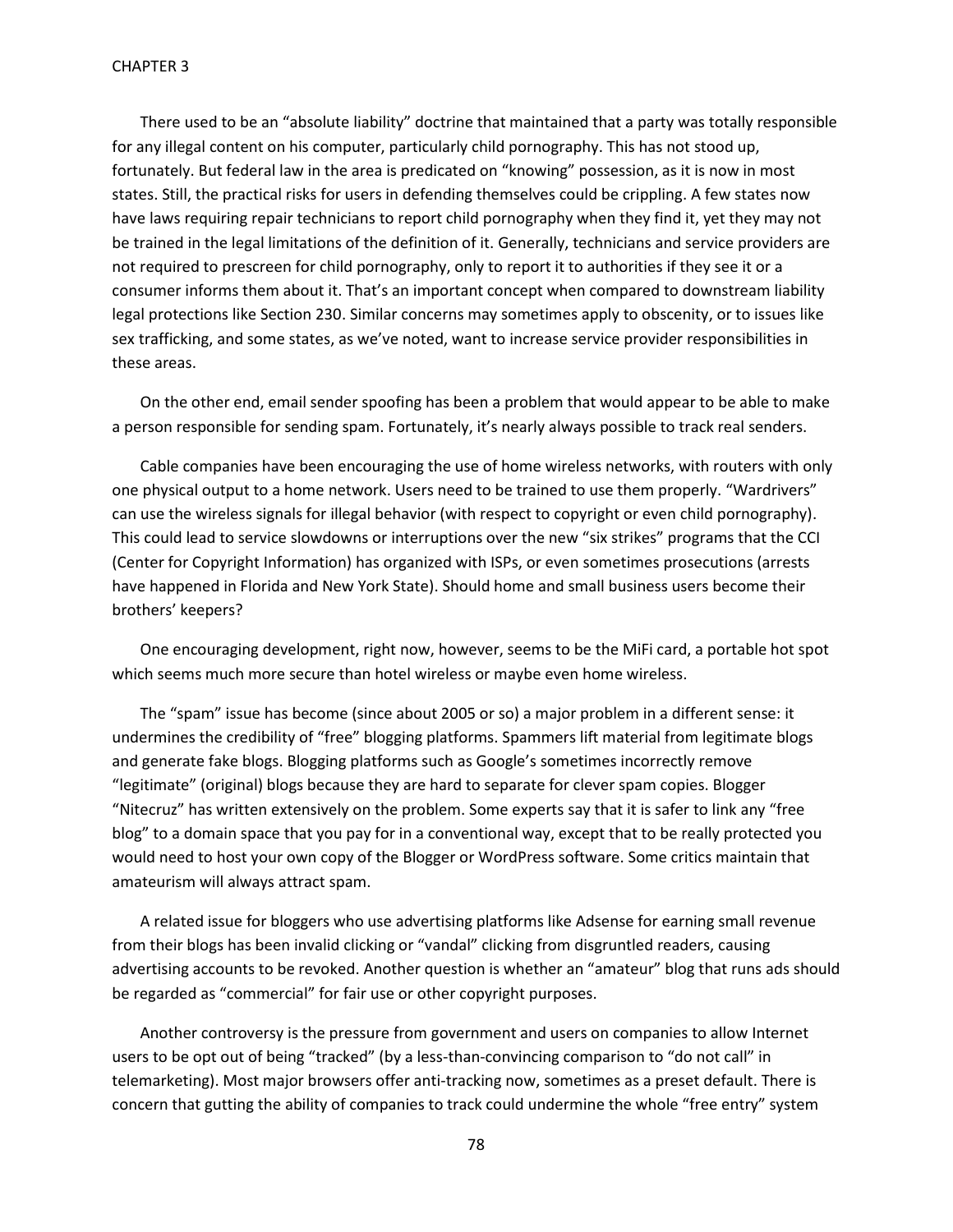for newbie Internet publishing, since advertising revenue is what pays for all of this (just as it used to for broadcast TV). But some people say that tracking results only in a tiny fraction of actual ad placement and clicking.

A largely overlooked potential "threat" blew over shortly after 9/11. Authorities feared that terrorists could use "ordinary" websites as a place to park "steganography" – clues for others to look for instructions for future attacks. "Self-promoters" could become targets for such abuse. This did not develop, but I did receive a few emails over the years that may have been clues for possible attacks (including possibly one right before 9/11, which several people got). I did spend some time discussing one of them on the phone with the FBI in 2005. Also, one of the chapters of the (sneak preview) online copy of my second book (*Do Ask, Do Tell: When Liberty Is Stressed*) was hacked around April 1, 2002, approximately where I started talking about the dangers possibly posed by suitcase nukes! A security expert determined that my ISP had left the "site command" open (on a Unix site), allowing a hack. The incident has not re-occurred. This sort of hacking threatens sites (and maybe the willingness of an ISP to continue hosting possible nuisances); better known hacks in the news today deal with personal information, with risks of identity theft or to financial and home security.

After the Boston Marathon bombing on April 15, 2013, some authorities became more concerned with the permissive environment that allows people (although often overseas) to post directions on weapons-making to those who "self-radicalize." Again, that could suggest a raising of the barrier to entry, using gatekeepers, to protect the public. The danger could become complicated if it is really possible for amateurs to make RF (radio frequency) flux guns from cheap raw materials to wipe out electronics in wide areas (like whole neighborhoods), as is suggested in a recent book by Michael Maloof (*A Nation Forsaken*, 2013).

The public outcry after both terror attacks and rampage killings (Aurora, Sandy Hook) have sometimes led police departments or prosecutors to take a "zero tolerance" approach to social media statements that, read literally, sound like threats. A 19-year-old teen near San Antonio has been held awaiting trial for a Facebook statement that he intended as "trash talk" sarcasm, but read on its face sounded like a rampage threat. Prosecutions for misinterpreted Internet use are rare, but very destructive to those caught up in it.

I have not followed the debate on government surveillance as much as some people, and I have mixed feelings about the whole issue of leaks, and the activities of Julian Assange (WikiLeaks), Bradley (or Chelsea) Manning, and now Edward Snowden. I've noted in Chapter 2 that security clearances have been problematic for me. I did publish an embed in one of my blogs of Manning's video incriminating soldiers in Iraq for friendly fire, with no objections from the government (yet!) The question of surveillance has itself become the subject of detailed books (the best one is a 2011 work by GWU law professor Daniel Solove, who has also written extensively about privacy and online reputation). People who have behaved gratuitously may well be more wary of the possibility of false accusations resulting from surveillance, so I understand that even in the US the "nothing to hide" argument is weak. Generally, I don't think that most people need to resort to technical tricks (like TOR, or Project Anonymity Online) to avoid surveillance; "private" criminal hacking is much more dangerous in practice.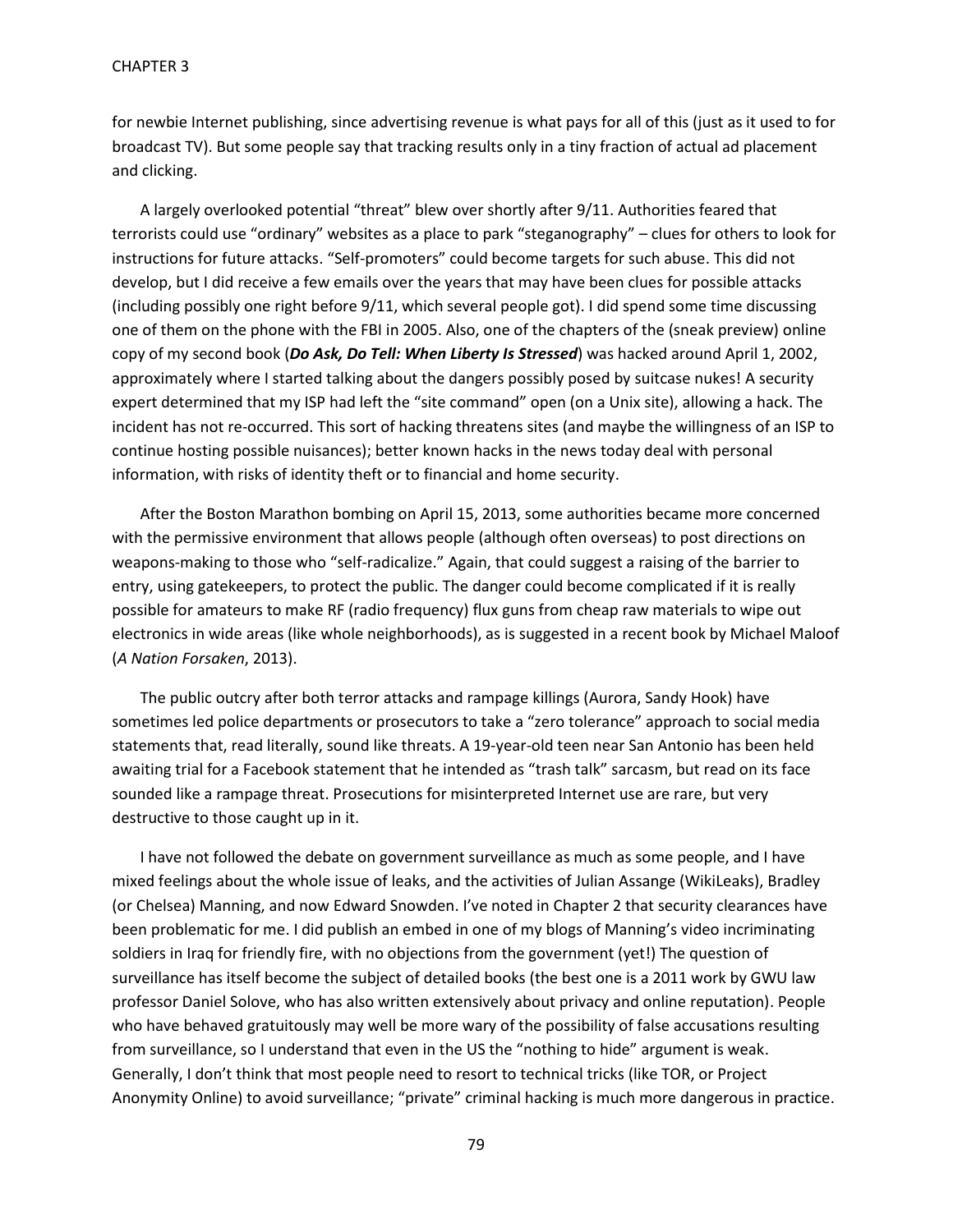Overseas, it can be a different matter. The "Arab Spring" has not always resulted in more freedom or democracy overseas.

## **10 – INSURANCE HUCKSTERS**

I've mentioned the conceptual divide in the way the insurance world looked at liability insurance for web and now social media content. The ambiguity would continue until this day, as property companies still sold umbrella coverage with little grasp of the conceptual risks. In September 2008, a group called the Media Bloggers Association arranged for bloggers to be able to purchase liability insurance, which appeared to be rather expensive. I do not know how well it has done, and there would be a question as to whether the premium is charged per site. To get a policy, you first had to take an online course and pass an easy multiple-choice test to show that you understood defamation.

Ultimately, the insurance world will have to learn how to price various kinds of risks associated with the Internet. As in umbrella coverage, that could include liability for libelous statements in emails or blogs, or maybe misuse of a home router by wardriving. But I doubt that it could cover liability risks associated with large-volume blogging or blogs with ad servers. More recently, a few property insurers have become concerned about social media use, because people have sometimes been burglarized after announcing vacation or even concert plans on social media, where people can pretend to be "friends" of others whom they intend to stalk and later rob. Social media use, as a socializing but not particularly as a broadcast or self-publishing tool, has become so universal that it would seem as though the insurance world will have to adapt to it. In fact, insurance companies and agents use social media to promote their businesses anyway.

Because self-publishing may seem **gratuitous** to some (despite its advocates – I remember at least one seminar on self-publishing in Minneapolis in 2002, and another held in 1997 by novelist Vince Flynn), some people might argue that insurance ought to be mandatory, just as it is for auto use. I wonder if this idea will surface soon. One concern would be that if self-publishing (including publicmode blogging) is done for "vanity," it could, by drawing gratuitous attention to oneself, attract "enemies" (even to family or associates) without actually accruing any real economic benefit. "Whitelisting," making self-published material available only "privately" to people already known (as encouraged by the structure of social media) could become expected again.

All of this presents a mixed picture for the health of "free entry" web use in the future, especially for broadcast. "Amateurism" has become a topic of debate itself, as in Andrew Keen's book *The Cult of the Amateur*. No question, newbie speech enriches the debate and helps "keep 'em honest" and provides a novel, if controversial, check on excessive partisanship in our political culture. But the "amateurs" lack scale and access to due process, as seen with the spam and advertising fraud issues. Bloggers can decide to remain objective (even function as encyclopedic "know-it-all's") but are still not held to the deadline and fact-checking standards (and sometimes site hazards) of "professional" news personnel. On the other hand, "amateurism" helped build Wikipedia, which has had to tighten some procedures to retain credibility.

## **11 – CONCLUSIONS**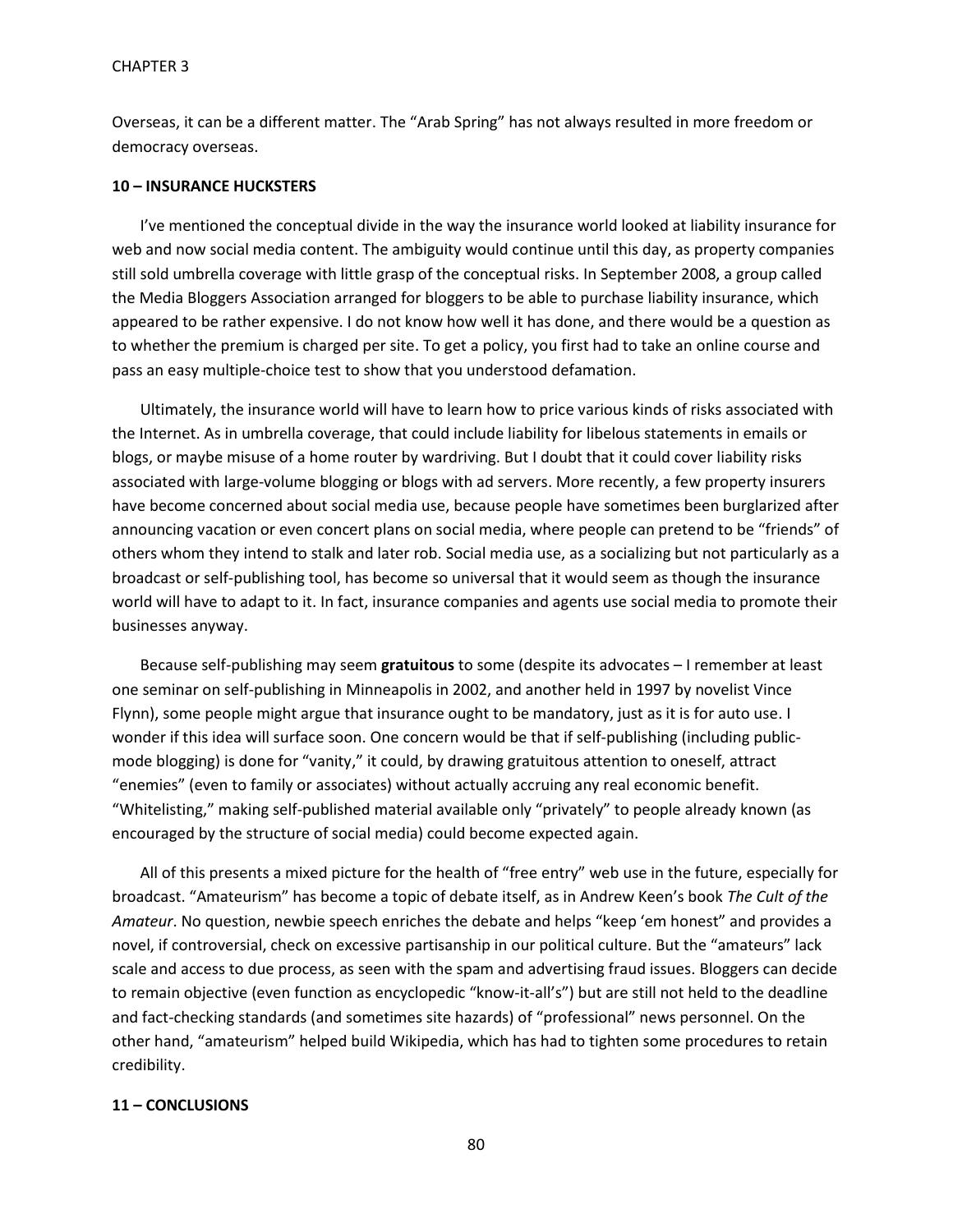I took a real "risk" and committed myself, more than I could at first grasp, when I decided back in 1994 to get into publishing on controversial issues, doing it myself as necessary. I was 51 when I made the decision, and it would be hard to make it stand up indefinitely, as I would soon find. Maybe it was OK if I lived only another 25 years or so. At this point, I'm not game to join anyone else's Army, put on someone else's uniform, or raise anyone else's babies. If I can speak for myself, I can't speak publicly for someone else's partisan agenda. I feel I need to cover everything (and take no one's side) because everything is connected, just like in *Cloud Atlas*.

I feel that I did prove that one person can cover a whole "nest" of issues in such a way that he or she attracts visitors continually, over years; his mere presence as a permanent "devil's advocate" or public ombudsman tends to keep politicians and some corporate interests "honest." (I guess Anderson Cooper owns the phrase "Keeping Them Honest" if I own "Do Ask, Do Tell," which has a similar meaning.) Had I not been "out there," exposed, for 15 years, possibly we would not have a repeal of "don't ask, don't tell" by now. But we could also give Zuckerberg and Facebook a lot of credit for motivating the repeal.

It is difficult to function as a "general practitioner." I do a lot of things: maintain blogs, write fiction and non-fiction books (the first novel is almost ready for final editing as of this writing), play chess, and compose music. Most people can maintain professionalism only by specializing in one or two areas. But in my case, the different areas produce a synergy with one another.

It's also difficult to speak out openly for a long time without creating conflicts with personal or professional commitments, however imperfect they sound in terms of moral ideology. Real responsibility for others requires loyalty, sometimes, and a willingness to accept limits in one's reach. In a broader sense, it relates to the ability to accept forgiveness.

One of the ironies of the history of the Internet is the way social media has actually tended to reinforce social conformity. You need a social media presence now in most lines of work, and you need to use it to support your livelihood (and family), and not your ideology. In the final analysis, the Internet has not made it easier to become "famous" by skipping out on the "rites of passage" (or "tribunals") of real-world competition for popularity and profits. In fact, the idea of "social circles" (more or less like email listserver subscription lists of the past), supposes that the purpose of online activity should be to interact with others, not just to "publish." But in my own case, I found that "broadcast" self-publishing (of Web 1.0) did indeed attract the people I wanted into my physical world. But that opportunity was more effective 15 years ago than it is today.

There are people who think that Internet self-promotion should not be perceived as a fundamental right (as derived from the First Amendment), but should be tempered by sharing responsibility for others. Some people want service providers to assume more downstream liability responsibility to prevent piracy (to protect jobs in legacy music and media industries, which might well fear low-cost competition from "amateurs"), to protect children from cyberbullying, and people in general from reputation damage done by others, often anonymously.

Furthermore, many forces are arguing that companies and advertisers should not be tracking consumer browser behavior (on either computers or mobile devices), because this tracking